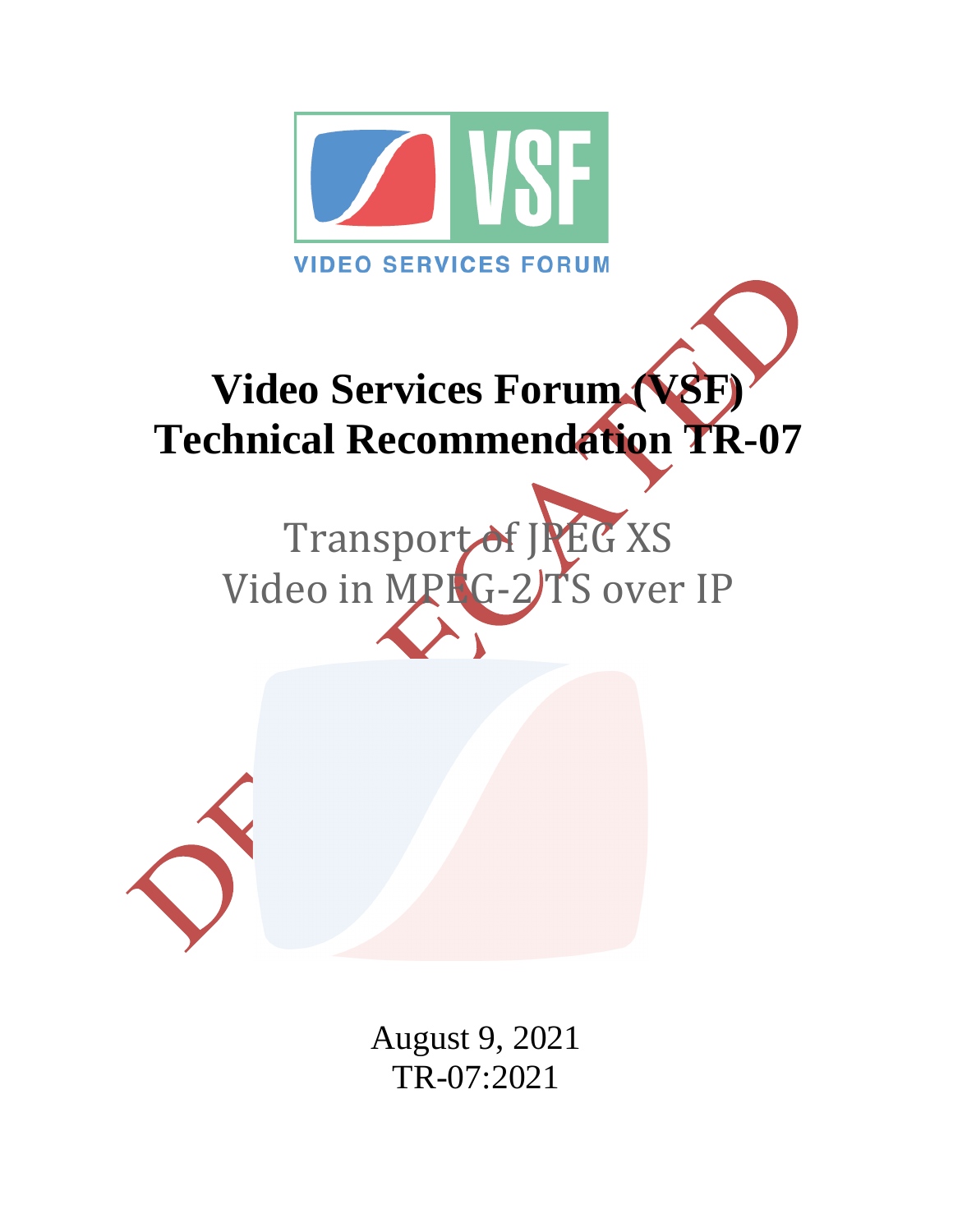© 2021 Video Services Forum

This work is licensed under the Creative Commons Attribution-No Derivatives 4.0 International License. To view a copy of this license, visit https://creativecommons.org/licenses/by-nd/4.0/

> or send a letter to Creative Commons, PO Box 1866 Mountain View, CA 94042, USA.



# **INTELLECTUAL PROPERTY RIGHTS**

RECIPIENTS OF THIS DOCUMENT ARE REQUESTED TO SUBMIT, WITH THEIR COMMENTS, NOTIFICATION OF ANY RELEVANT PATENT CLAIMS OR OTHER INTELLECTUAL PROPERTY RIGHTS OF WHICH THEY MAY BE AWARE THAT MIGHT BE INFRINGED BY ANY IMPLEMENTATION OF THE RECOMMENDATION SET FORTH IN THIS DOCUMENT, AND TO PROVIDE SUPPORTING DOCUMENTATION.

THIS RECOMMENDATION IS BEING OFFERED WITHOUT ANY WARRANTY WHATSOEVER, AND IN PARTICULAR, ANY WARRANTY OF NONINFRINGEMENT IS EXPRESSLY DISCLAIMED. ANY USE OF THIS RECOMMENDATION SHALL BE MADE ENTIRELY AT THE IMPLEMENTER'S OWN RISK, AND NEITHER THE FORUM, NOR ANY OF ITS MEMBERS OR SUBMITTERS, SHALL HAVE ANY LIABILITY WHATSOEVER TO ANY MPLEMENTER OR THIRD PARTY FOR ANY DAMAGES OF ANY NATURE WHATSOEVER, DIRECTLY OR INDIRECTLY, ARISING FROM THE USE OF THIS RECOMMENDATION.

# **LIMITATION OF LIABILITY**

VSF SHALL NOT BE LIABLE FOR ANY AND ALL DAMAGES, DIRECT OR INDIRECT, ARISING FROM OR RELATING TO ANY USE OF THE CONTENTS CONTAINED HEREIN, INCLUDING WITHOUT LIMITATION ANY AND ALL INDIRECT, SPECIAL, INCIDENTAL OR CONSEQUENTIAL DAMAGES (INCLUDING DAMAGES FOR LOSS OF BUSINESS, LOSS OF PROFITS, LITIGATION, OR THE LIKE), WHETHER BASED UPON BREACH OF CONTRACT, BREACH OF WARRANTY, TORT (INCLUDING NEGLIGENCE), PRODUCT LIABILITY OR OTHERWISE, EVEN IF ADVISED OF THE POSSIBILITY OF SUCH DAMAGES. THE FOREGOING NEGATION OF DAMAGES IS A FUNDAMENTAL ELEMENT OF THE USE OF THE CONTENTS HEREOF, AND THESE CONTENTS WOULD NOT BE PUBLISHED BY VSF WITHOUT SUCH LIMITATIONS.

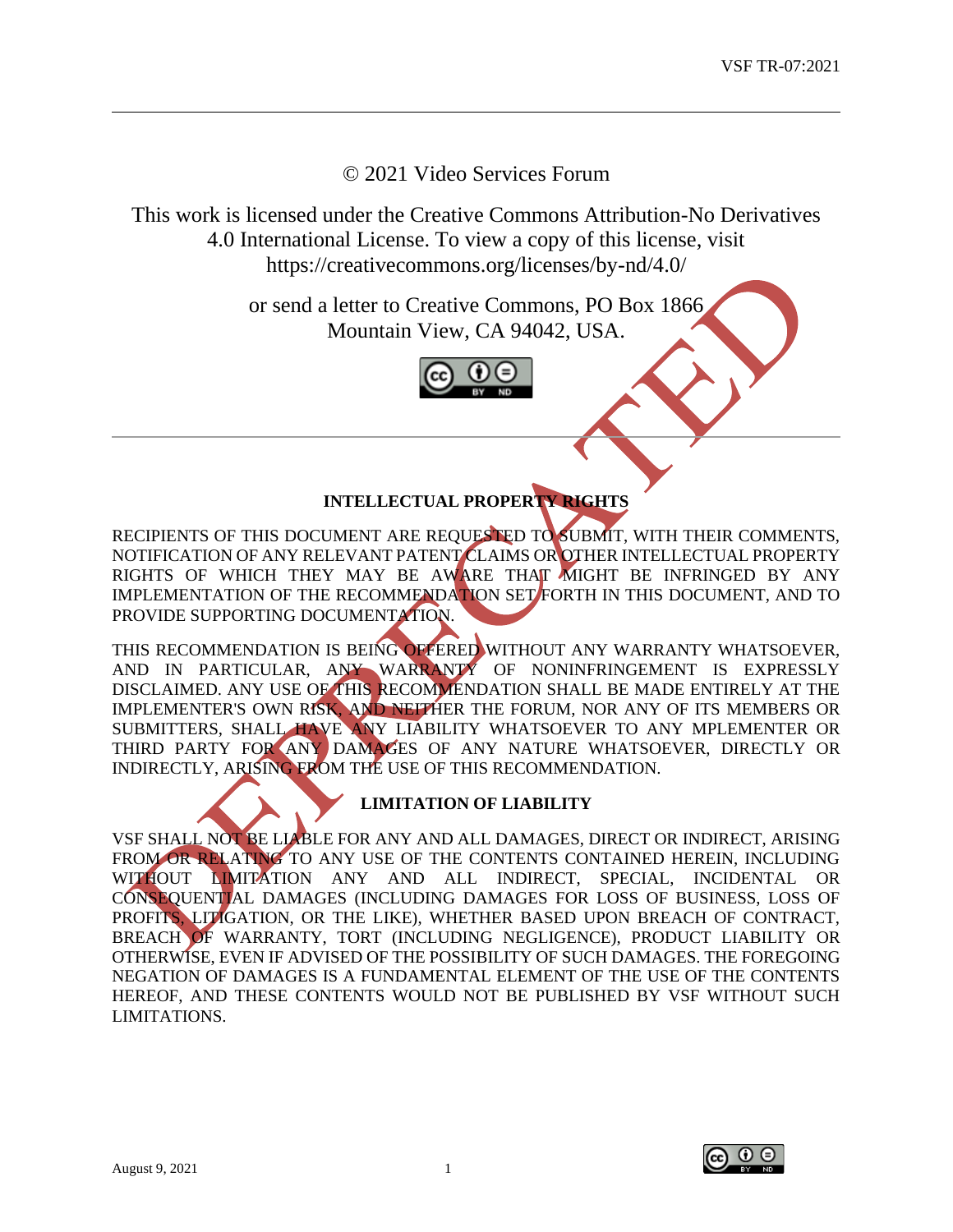#### **Executive Summary**

The JPEG XS compression method is used in low latency transmission applications for cost-effective, high quality, real-time transport of television video signals over IP networks. The term "XS" is meant to convey the "extra small", "extra speed" nature of this compression method. This VSF Technical Recommendation (TR), defines profiles for streaming of JPEG XS video, and establishes an interoperable method for transporting that compressed video along with associated audio and ancillary data in an MPEG-2 Transport Stream. This TR also defines an optional Forward Error Correction scheme.

The primary use case addressed by this TR is the transport of video, audio, and ancillary data in wide area network (WAN) applications.

Recipients of this document are invited to submit technical comments. The VSF also requests that recipients notify us of any relevant patent claims or other intellectual property rights of which they may be aware, that might be infringed by any implementation of the Recommendation set forth in this document, and to provide supporting documentation.

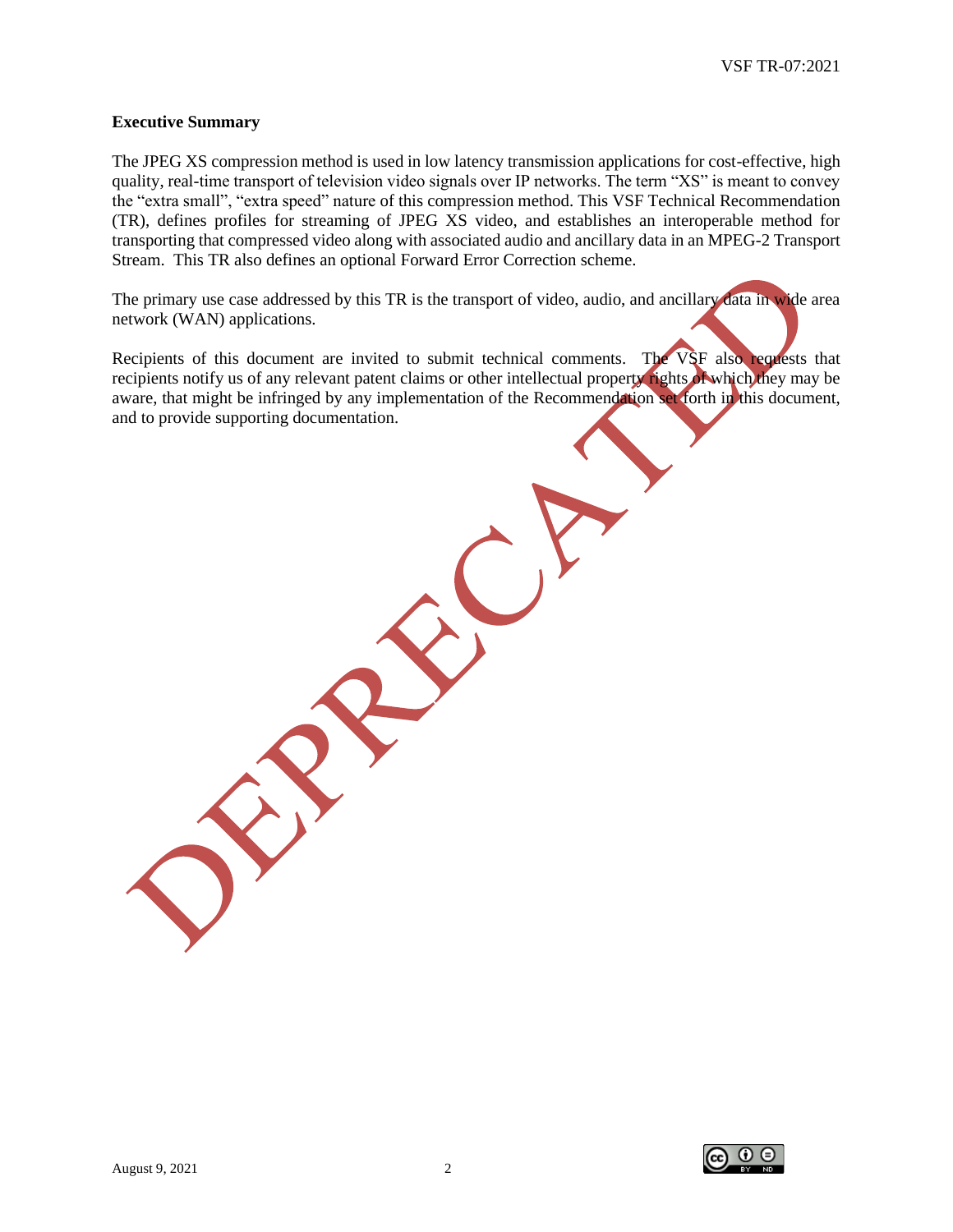## **Table of Contents**

| 1.  | Introduction (Informative)                                           | $\overline{4}$ |
|-----|----------------------------------------------------------------------|----------------|
|     | Contributors<br>1.1                                                  | $\overline{4}$ |
|     | About the Video Services Forum<br>1.2                                | $\overline{4}$ |
| 2.  | <b>Conformance Notation</b>                                          | 5              |
| 3.  | Normative References                                                 | 6              |
| 4.  | Acronyms                                                             | 7              |
| 5.  | Definitions                                                          | $\,8\,$        |
| 6.  | System Overview/Use Case (Informative)                               | $\,8\,$        |
| 7.  | Organization and Signaling of a VSF TR-07 Stream                     | 9              |
| 8.  | Capability Sets and Interoperability Points                          | 10             |
| 9.  | <b>Essence Service Components</b>                                    | 11             |
|     | <b>JPEG XS Video</b><br>9.1                                          | 11             |
|     | MPEG2 TS and JPEG XS Codestream (Informative).<br>9.1.1              | 11             |
|     | <b>JPEG XS Codestream Restrictions</b><br>9.1.2                      | 12             |
|     | 9.1.3<br><b>JPEG XS Elementary Stream</b>                            | 13             |
|     | JPEG XS Video descriptor<br>9.1.3.1                                  | 13             |
|     | JPEG XS Elementary Stream Header<br>9.1.4                            | 13             |
|     | Field coding and frame rate<br>9.1.4.1                               | 13             |
|     | <b>Maximum Bitrate</b><br>9.1.4.2                                    | 14             |
|     | Color Space Specification & Dynamic Range<br>9.1.4.3                 | 14             |
|     | <b>Mastering Display Metadata</b><br>9.1.4.4                         | 14             |
|     | <b>JPEG XS Still Pictures</b><br>9.1.4.5                             | 15             |
|     | Audio Transport (PCM and Non-PCM signals)<br>9.2                     | 15             |
|     | <b>Ancillary Data</b><br>9.3                                         | 17             |
|     | <b>HANC</b> and VANC data which are excluded from transport<br>9.3.1 | 17             |
|     | 9.3.2 Limits on the total amount of ANC data to be transported       | 17             |
| 10. | IP Encapsulation and Forward Error Correction                        | 18             |
| 11. | Bibliography (Informative)                                           | 19             |
|     | Appendix A (Informative) Program Map Table Example                   | 20             |
|     | Appendix $\hat{B}$ – Capabilities and Interop Points                 | 22             |

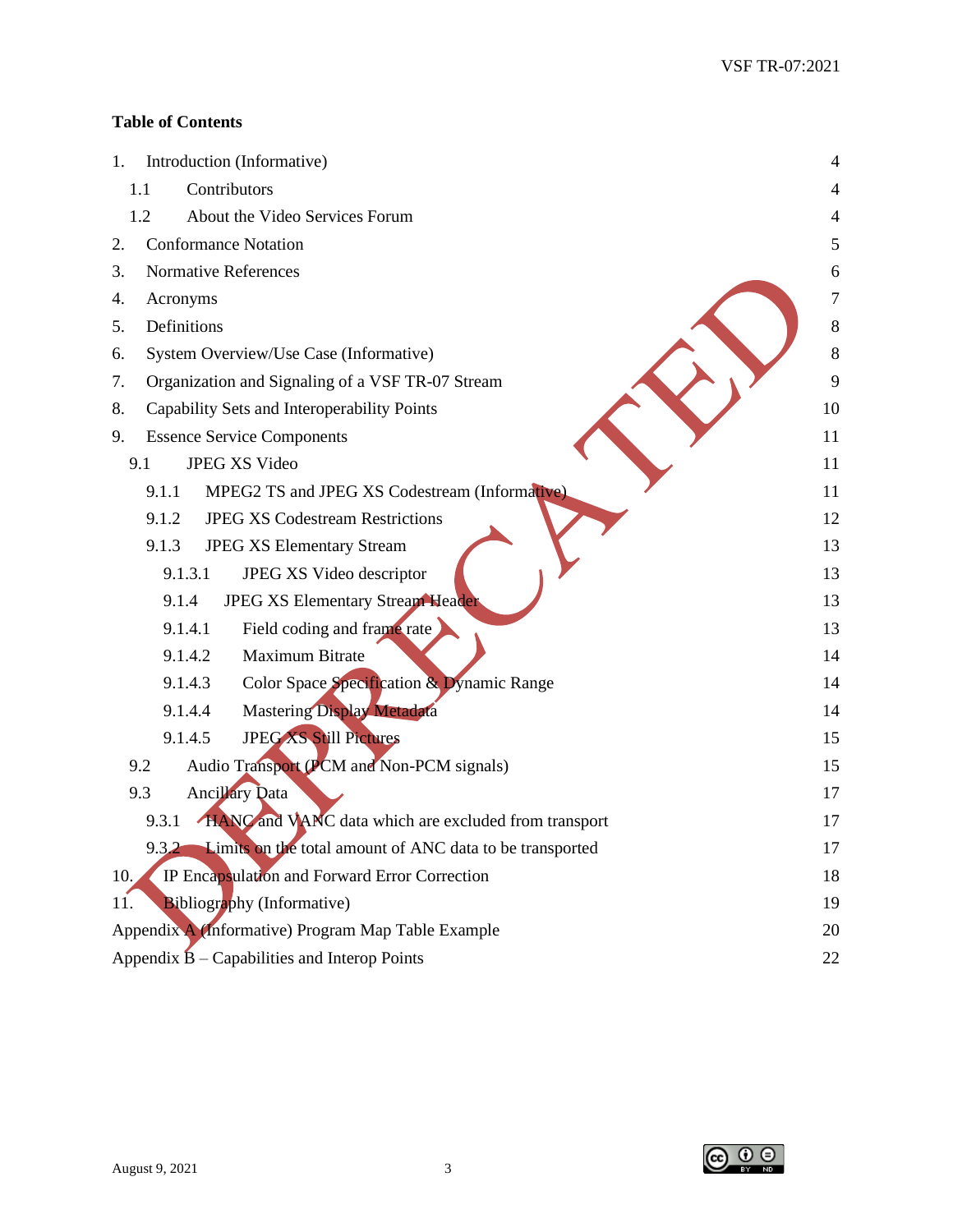#### <span id="page-4-0"></span>**1. Introduction (Informative)**

In February of 2020, the VSF created the JPEG XS Activity Group. This group was formed to develop an interoperable method for the transport of low-latency JPEG XS compressed video for WAN & LAN transport. The group was also charged with defining interoperability points for the compression and transmission of High Definition and Ultra-High Definition formats. This document addresses MPEG2TS encapsulated in SMPTE<sup>(c)</sup> ST 2022-2 IP, and also addresses potential system interoperability issues with other media components within the MPEG2 Transport Stream.

#### <span id="page-4-1"></span>**1.1 Contributors**

Contributors to this document include:

- − John Dale, Activity Group Chairman, Media Links, Inc.
- − Antonin Descampe, intoPIX SA
- − Brad Gilmer, Gilmer & Associates, Inc.
- − Andrew Krupiczka, Disney
- − Jean-Baptiste Lorent, intoPIX SA
- − John Mailhot, Imagine Communications
- − John Schilberg, Utah Scientific

#### <span id="page-4-2"></span>**1.2 About the Video Services Forum**

The Video Services Forum, Inc. (www.vsf.tv)) is an international association dedicated to video transport technologies, interoperability, quality metrics and education. The VSF is composed of service providers, [users and manufacturers.](http://www.videoservicesforum.org/members/members.htm) The organization's activities include:

- providing forums to identify issues involving the development, engineering, installation, testing and maintenance of audio and video services.
- − exchanging non-proprietary information to promote the development of video transport service technology and to foster resolution of issues common to the video services industry.
- − identification of video services applications and educational services utilizing video transport services.
- − promoting interoperability and encouraging technical standards for national and international standards bodies.

The VSF is an association incorporated under the Not For Profit Corporation Law of the State of New York. [Membership](http://www.videoservicesforum.org/membership/membership.htm) is open to businesses, public sector organizations and individuals worldwide. For more information on the Video Services Forum, contact:

Bob Ruhl Operations Manager Video Services Forum +1 929-279-1995 [bob.ruhl1@verizon.net.](mailto:bob.ruhl1@verizon.net)

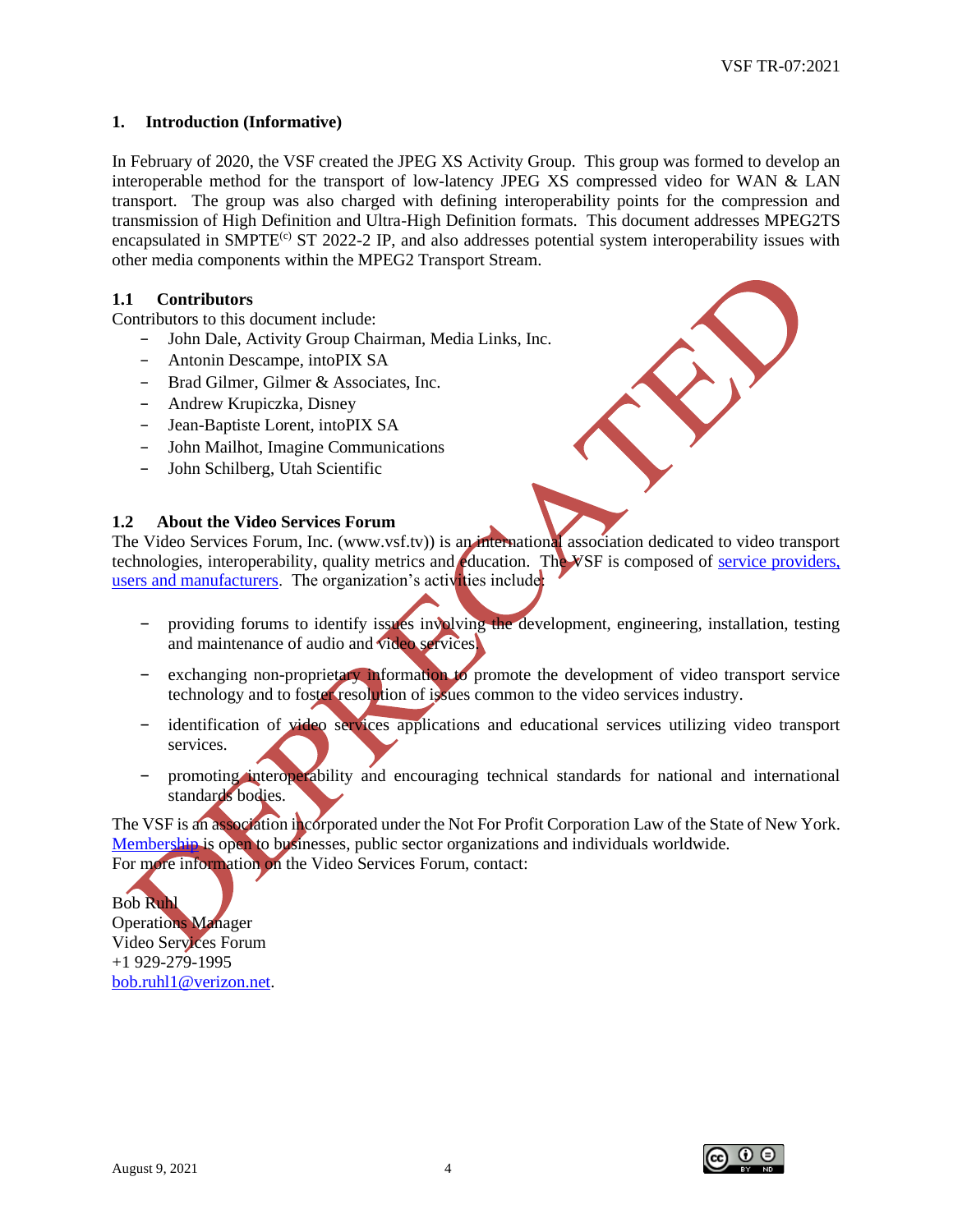#### <span id="page-5-0"></span>**2. Conformance Notation**

Normative text is text that describes elements of the design that are indispensable or that contain the conformance language keywords: "shall", "should", or "may". Informative text is text that is potentially helpful to the user, but not indispensable, and can be removed, changed, or added editorially without affecting interoperability. Informative text does not contain any conformance keywords.

All text in this document is, by default, normative, except the Introduction, any section explicitly labeled as "Informative", or individual paragraphs that start with "Note:"

The keywords "shall" and "shall not" indicate requirements strictly to be followed in order to conform to the document and from which no deviation is permitted.

The keywords, "should" and "should not" indicate that, among several possibilities, one is recommended as particularly suitable, without mentioning or excluding others; or that a certain course of action is preferred but not necessarily required; or that (in the negative form) a certain possibility or course of action is deprecated but not prohibited.

The keywords "may" and "need not" indicate courses of action permissible within the limits of the document.

The keyword "reserved" indicates a provision that is not defined at this time, shall not be used, and may be defined in the future. The keyword "forbidden" indicates "reserved" and in addition indicates that the provision will never be defined in the future.

A conformant implementation according to this document is one that includes all mandatory provisions ("shall") and, if implemented, all recommended provisions ("should") as described. A conformant implementation need not implement optional provisions ("may") and need not implement them as described.

Unless otherwise specified, the order of precedence of the types of normative information in this document shall be as follows: Normative prose shall be the authoritative definition; Tables shall be next; followed by formal languages; then figures; and then any other language forms.



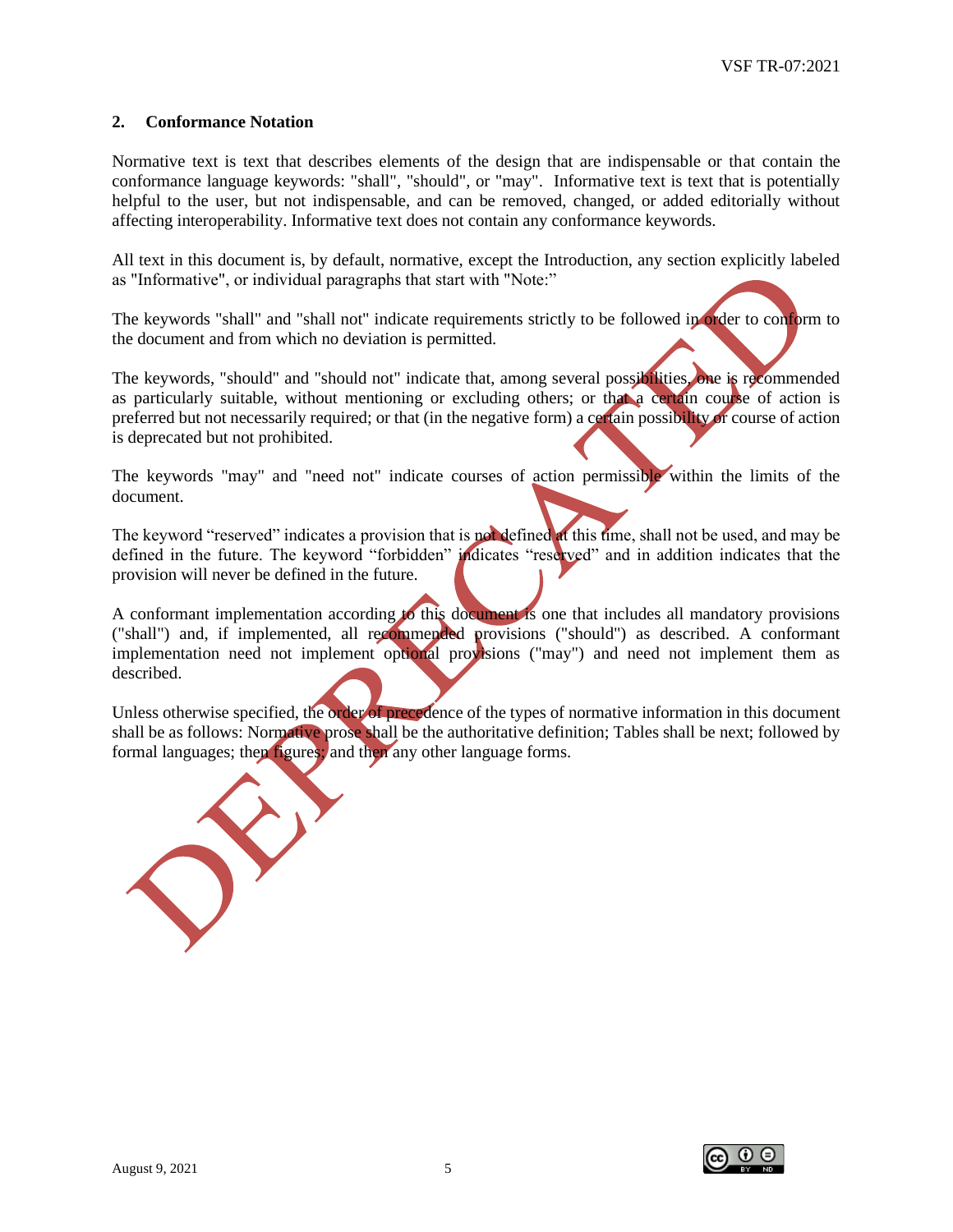#### <span id="page-6-0"></span>**3. Normative References**

AES: AES3:2009 (r2019), "Digital input-output interfacing — Serial transmission format for twochannel linearly-represented digital audio data"

ANSI/SCTE 127 2007 "Carriage of Vertical Blanking Interval (VBI) Data in North American Digital Television Bitstreams"

ETSI EN 301 775 "Digital Video Broadcasting (DVB); Specification for the carriage of Vertical Blanking Information (VBI) data in DVB bitstreams"

Rec. ITU-R BT.2020-2 "Parameter values for ultra-high definition television systems for production and international programme exchange"

Rec. ITU-R BT.2100-2 "Image parameter values for high dynamic range television for use in production and international programme exchange"

Rec. ITU-T H.222.0 (2019) | ISO/IEC 13818-1:2019: "Information Technology - Generic Coding of moving pictures and associated audio information - Part 1: Systems"

Rec. ITU-T H.222.0 (2019) | ISO/IEC 13818-1:2019 AMD1:2020: "Carriage of JPEG XS in MPEG-2 TS"

Rec. ITU-T H.273 (2016) | ISO/IEC 23091-2:2019: "Information Technology - Codingindependent code points - Part 2: Video"

ISO/IEC 21122-1:2019-: "Information technology — JPEG XS Low-latency Lightweight Image Coding System — Part 1: Core coding system"

ISO/IEC 21122-2:2019 "Information technology — JPEG XS low-latency lightweight image coding system — Part 2: Profiles and buffer models"

ISO/IEC 21122-3:2019 "Information technology — JPEG XS low-latency lightweight image coding system — Part 3: Transport and container formats"

SMPTE ST 299-2:2010 "Extension of the 24-Bit Digital Audio Format to 32 Channels for 3Gb/s Bit – Serial Interfaces"

SMPTE ST 302M-2007: "Television - Mapping of AES3 Data into MPEG-2 Transport Stream"

SMPTE ST 337:2015 "Television - Format for Non-PCM Audio and Data in an AES3 Serial Digital Audio Interface"

SMPTE ST 338:2016 "Format for Non-PCM Audio and Data in an AES3 – Data Types".

SMPTE ST 2022-1:2007 "Forward Error Correction for Real-Time Video/Audio Transport Over IP Networks"

SMPTE ST 2022-2:2007 "Unidirectional Transport of Constant Bit Rate MPEG-2 Transport Streams on IP Networks"

SMPTE ST 2038:2021 "Carriage of Ancillary Data Packets in MPEG-2 Transport Stream"

SMPTE ST 2086:2018 "Mastering Display Color Volume Metadata Supporting High Luminance and Wide Color Gamut Images"

SMPTE ST 2108-1:2018 "HDR/WCG Metadata Packing and Signaling in the Vertical Ancillary Data Space"

SMPTE ST 2108-2:2019 "Vertical Ancillary Data Mapping of KLV Formatted HDR/WCG Metadata"

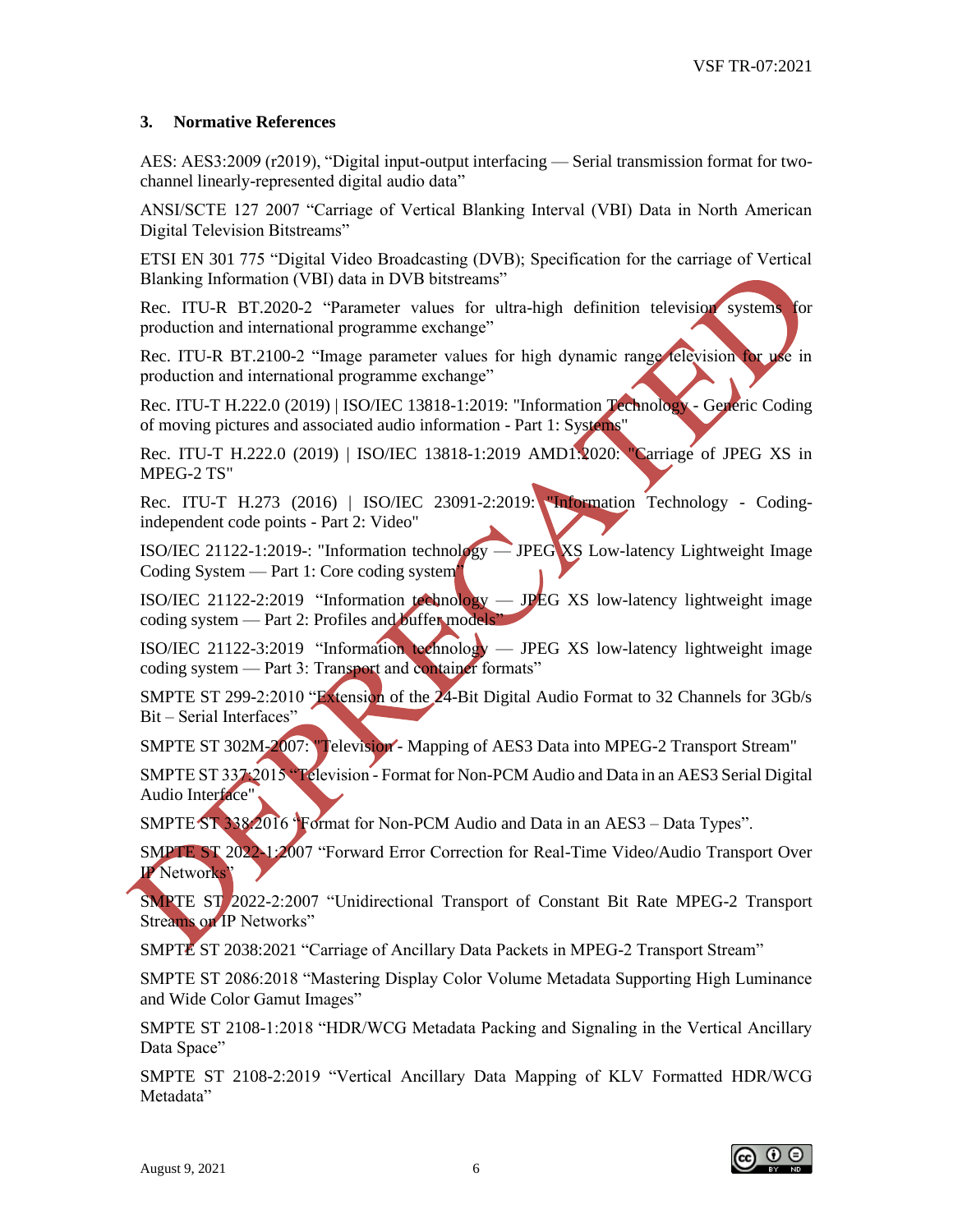ANSI/CTA 861-H:2021 "A DTV Profile for Uncompressed High-Speed Digital Interfaces"

Note: Joint ITU and ISO/IEC documents refer to exactly the same standard text, and may share the same title, however in reference 6 there is an exception, the titles are different, but the standard text is identical. Titles listed are from ISO/IEC documents.

#### <span id="page-7-0"></span>**4. Acronyms**

| <b>AES</b>       | <b>Audio Engineering Society</b>                                                           |
|------------------|--------------------------------------------------------------------------------------------|
| <b>ANC</b>       | <b>Ancillary Data</b>                                                                      |
| bpp              | Bits per pixel                                                                             |
| <b>ES</b>        | <b>Elementary Stream</b>                                                                   |
| <b>FEC</b>       | <b>Forward Error Correction</b>                                                            |
| HD               | <b>High Definition</b>                                                                     |
| <b>HDR</b>       | <b>High Dynamic Range</b>                                                                  |
| <b>HLG</b>       | Hybrid Log Gamma                                                                           |
| <b>IEC</b>       | <b>International Electrotechnical Commission</b>                                           |
| IP               | <b>Internet Protocol</b>                                                                   |
| <b>ISO</b>       | International Organization for Standardization                                             |
| <b>ITU</b>       | International Telecommunication Union                                                      |
| <b>JPEG</b>      | Joint Photographic Experts Group                                                           |
| <b>JPEG XS</b>   | Joint Photographic Experts Group 21122 Coding Standard                                     |
| jxes             | <b>JPEG XS Elementary Stream</b>                                                           |
| <b>MPEG</b>      | Moving Picture Experts Group                                                               |
| <b>PCM</b>       | Pulse-code Modulation                                                                      |
| <b>PCR</b>       | <b>Program Clock Reference</b>                                                             |
| <b>PES</b>       | <b>Packetized Elementary Stream</b>                                                        |
| PID              | Packet Identifier                                                                          |
| <b>PMT</b>       | Program Map Table                                                                          |
| PQ               | Perceptual Quantization                                                                    |
| <b>PTS</b>       | <b>Presentation Time Stamp</b>                                                             |
| <b>RTP</b>       | <b>Real-time Transport Protocol</b>                                                        |
| <b>SDR</b>       | Standard Dynamic Range                                                                     |
| <b>SDI</b>       | Serial Digital Interface                                                                   |
| <b>SMPTE</b>     | Society of Motion Picture and Television Engineers                                         |
| $TR^1$           | Video Services Forum Technical Recommendation <sup>1</sup>                                 |
| <b>TS</b>        | <b>Transport Stream</b>                                                                    |
| <b>UHD1</b>      | Ultra high resolution with a resolution of $3840 \times 2160$ , which is found in ITU-R BT |
|                  | 2020                                                                                       |
| UHD <sub>2</sub> | Ultra high resolution with a resolution of $7680 \times 4320$ , which is found in          |
|                  | <b>ITU-R BT 2020</b>                                                                       |
| YCbCr            | Luminance Component, Blue-Difference and Red-Difference Chroma Components                  |

<sup>&</sup>lt;sup>1</sup> Note that the term Technical Recommendation is also used by other organizations such as European Technical Standards Institute (ETSI).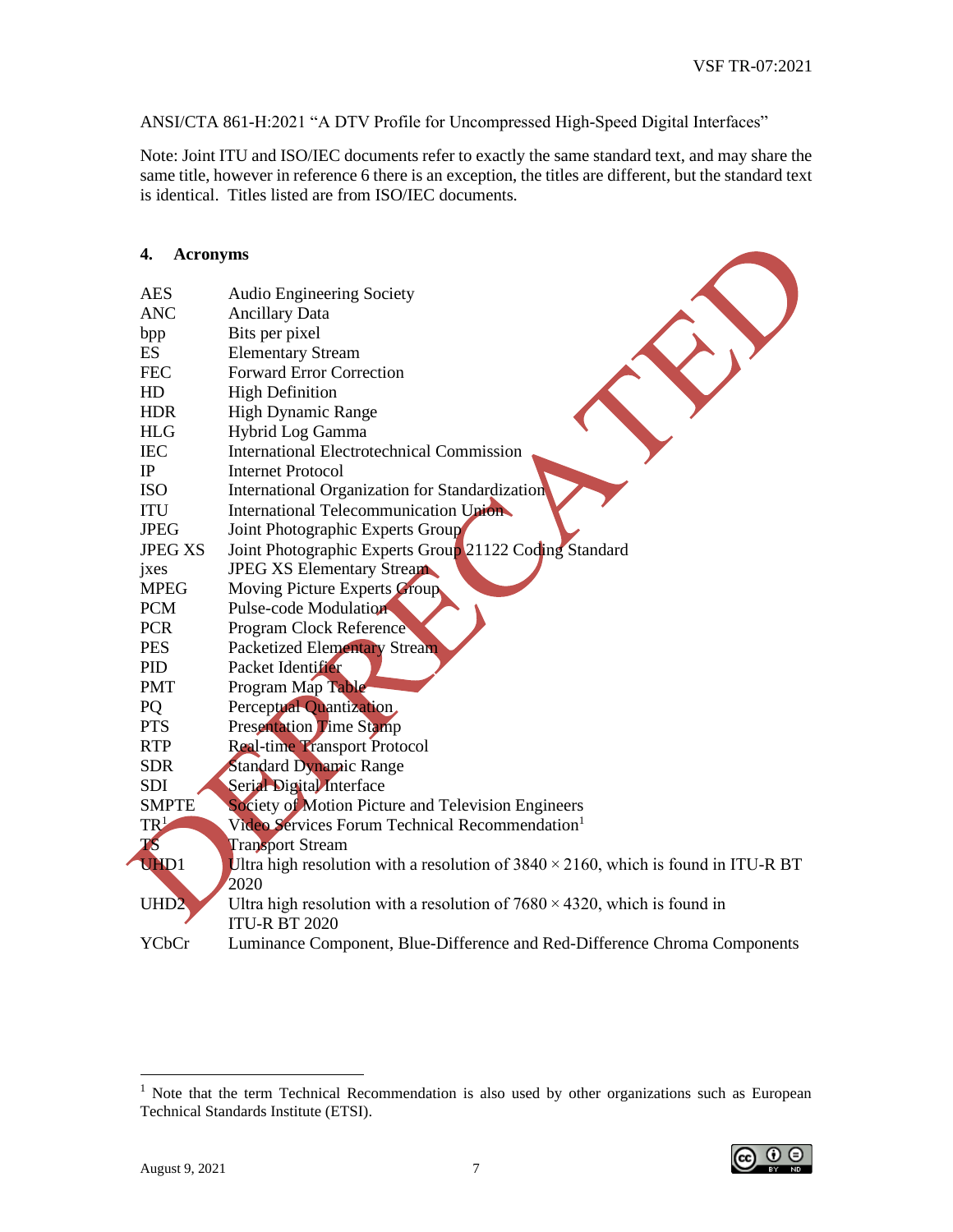#### <span id="page-8-0"></span>**5. Definitions**

| Codestream                          | Compressed image data representation that includes all necessary data to<br>allow (visually lossless or lossy) reconstruction of the sample values of a<br>digital image.                                                 |
|-------------------------------------|---------------------------------------------------------------------------------------------------------------------------------------------------------------------------------------------------------------------------|
| JPEG XS video<br>elementary stream  | Video elementary stream consisting of a succession of JPEG XS Video<br>Access Units.                                                                                                                                      |
| <b>JPEG XS Video</b><br>Access Unit | The JPEG XS codestream or multiple JPEG XS codestreams, as defined in<br>ISO/IEC 21122-1, comprising a decodable image, preceded by a JPEG XS<br>elementary stream header.                                                |
| JPEG XS video<br>sequence           | A JPEG XS video elementary stream where all the access units have the<br>same profile, level, and sublevel (as defined in <b>ISO/IEC 21122-2)</b> , JPEG XS<br>video access unit coding parameters, and video parameters. |
| JPEG XS video                       | The JPEG XS video descriptor definition is provided in ISO/IEC                                                                                                                                                            |
| descriptor                          | 13818-1:2019 AMD1:2020 section 2.5.127                                                                                                                                                                                    |
| Receiver                            | Element within a device that terminates one <b>RTP</b> stream from the Network.                                                                                                                                           |
| Sender                              | Element within a device that originates one RTP stream into the Network.                                                                                                                                                  |

#### <span id="page-8-1"></span>**6. System Overview/Use Case (Informative)**

An end-user or service provider of **broadcast** transmission services may utilize devices that implement this Technical Recommendation for the unidirectional transport of real time television signals over an IP network between two facilities. The signals may include video, audio, and SMPTE 291-formatted Ancillary Data packets.



## **Figure 1: Example system for transmission of real time television signal over IP**

As shown in Figure 1 above, the Sender has video, audio, and Ancillary Data inputs. These inputs are presumed to be time-aligned at their presentation to the Sender; the video is compressed using a JPEG XS compression engine. The JPEG XS codestream is multiplexed into an MPEG-2 Transport Stream (TS) together with the audio and ancillary data by the TR-07 Sender. The system defined in this TR supports transparent pass-through of linear PCM and non-PCM audio formatted using SMPTE ST 302, and transparent pass-through of ancillary data formatted using SMPTE ST 2038. The Sender encapsulates the TS into an RTP stream in accordance with SMPTE ST 2022-2 and transmits this stream (potentially redundantly, as shown in the figure above) using Internet Protocol to a TR-07 Receiver. The Receiver de-encapsulates the RTP/IP stream, de-multiplexes the TS, decodes the JPEG XS codestream, and places the video together with its associated audio and ancillary data onto the output. MPEG-2 Presentation Timestamps are used to preserve the end-to-

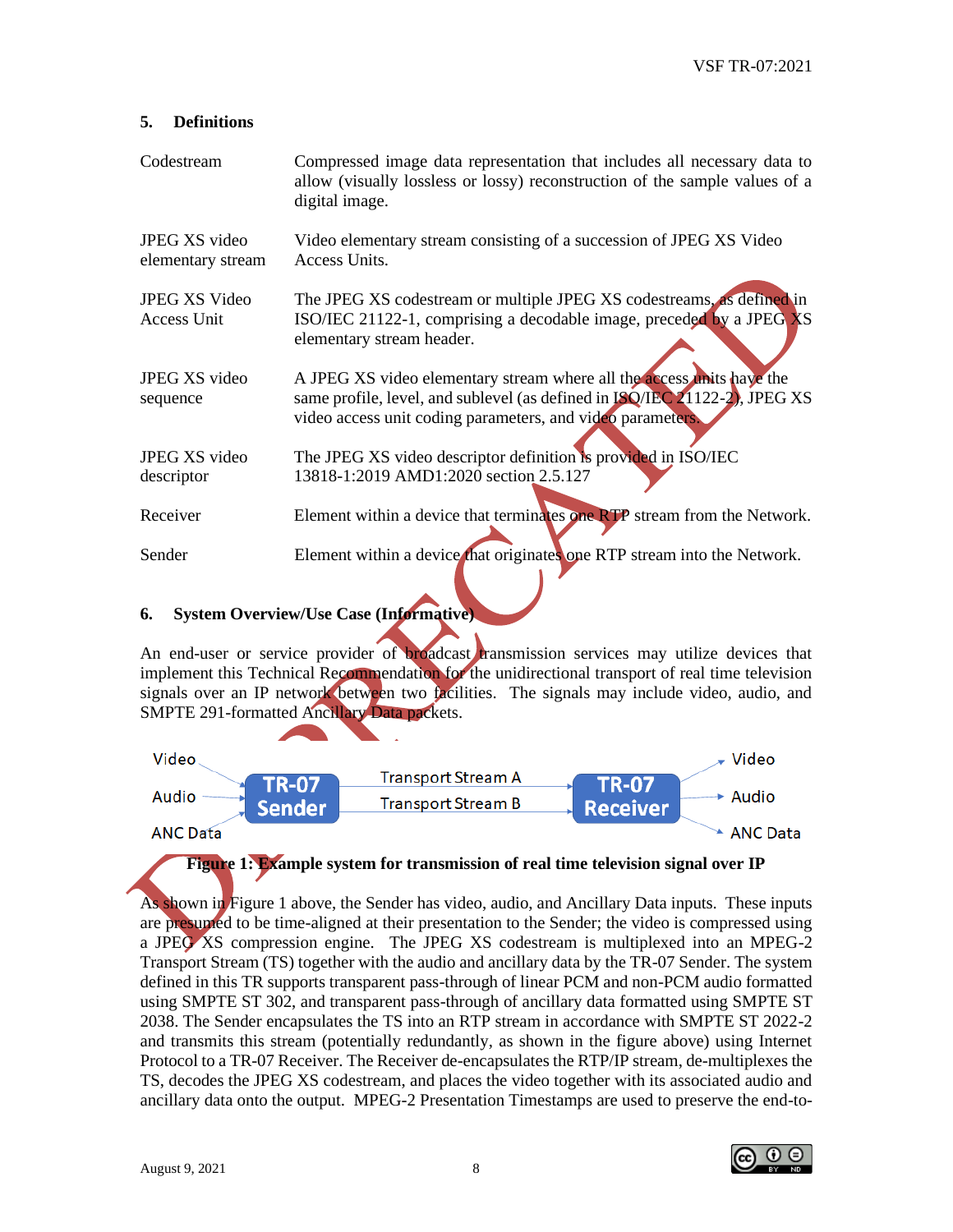end timing relationships of the video, audio, and ancillary data items.

The target end to end transmission latency, (less network and route mile delay), for the real time transmission of all essence components including video, audio and ancillary data is approximately one tenth of a video frame duration.

This TR specifies the syntax and semantics of the signal between the Sender and the Receiver, and in so doing, places constraints on the behavior of the Sender; it also specifies some minimum requirements for the Receiver. These constraints and requirements are needed for interoperability.

Receivers under this TR-07 are expected to make the relevant signal metadata (colorimetry, transfer characteristic, frame rate, sampling structure, image dimensions, etc.) available to downstream devices using the technical standards appropriate to the interfaces provided.

#### <span id="page-9-0"></span>**7. Organization and Signaling of a VSF TR-07 Stream**

Transport Streams shall contain a single Program and a single Program Map Table (PMT).

Transport Streams shall be constructed in compliance with **ISO/IEC** 13818-1.

Transport Streams shall be of a constant bitrate utilizing null packet stuffing, if required, to maintain a constant bitrate.

The Program Clock Reference (PCR) shall be carried on an otherwise empty PID utilizing adaptation layer stuffing to fill the remainder of the packet.

The PCR shall not be part of any of the **PES** streams.

Video signals shall be compressed using a JPEG XS codec that conforms to ISO/IEC 21122-1 as described in Section 9.1.

The Program Map Table for the JPEG XS video stream shall be constructed as defined in ISO/IEC 13818-1 as amended by ISO/IEC 13818-1:2019 AMD1:2020. A typical PMT is provided in Appendix A.

The PMT Entry for JPEG XS Video under this TR shall contain the *JXS\_video\_descriptor* (*extension\_descriptor\_tag* == 0x14) defined in ISO/IEC 13818-1:2019 AMD1:2020. Mastering Display Metadata may be present in this descriptor. JPEG XS PES streams are carried using *stream\_id* = 0xBD, with a *stream\_type* = 0x32. Further details on the *JXS\_video\_descriptor* may be found in Section 9.1.

Audio signals shall be organized into Transport Stream packets in accordance with SMPTE ST 302, as described in Section 9.2.

The Program Map Table shall contain no more than four (4) audio PES streams.

Each SMPTE ST 302 PES stream shall be signaled using *stream\_id* = 0xBD, with a *stream\_type* = 0x06 (Private Data), and the specific descriptors defined in ST 302.

Ancillary Data signals shall be organized into Transport Stream in accordance with SMPTE ST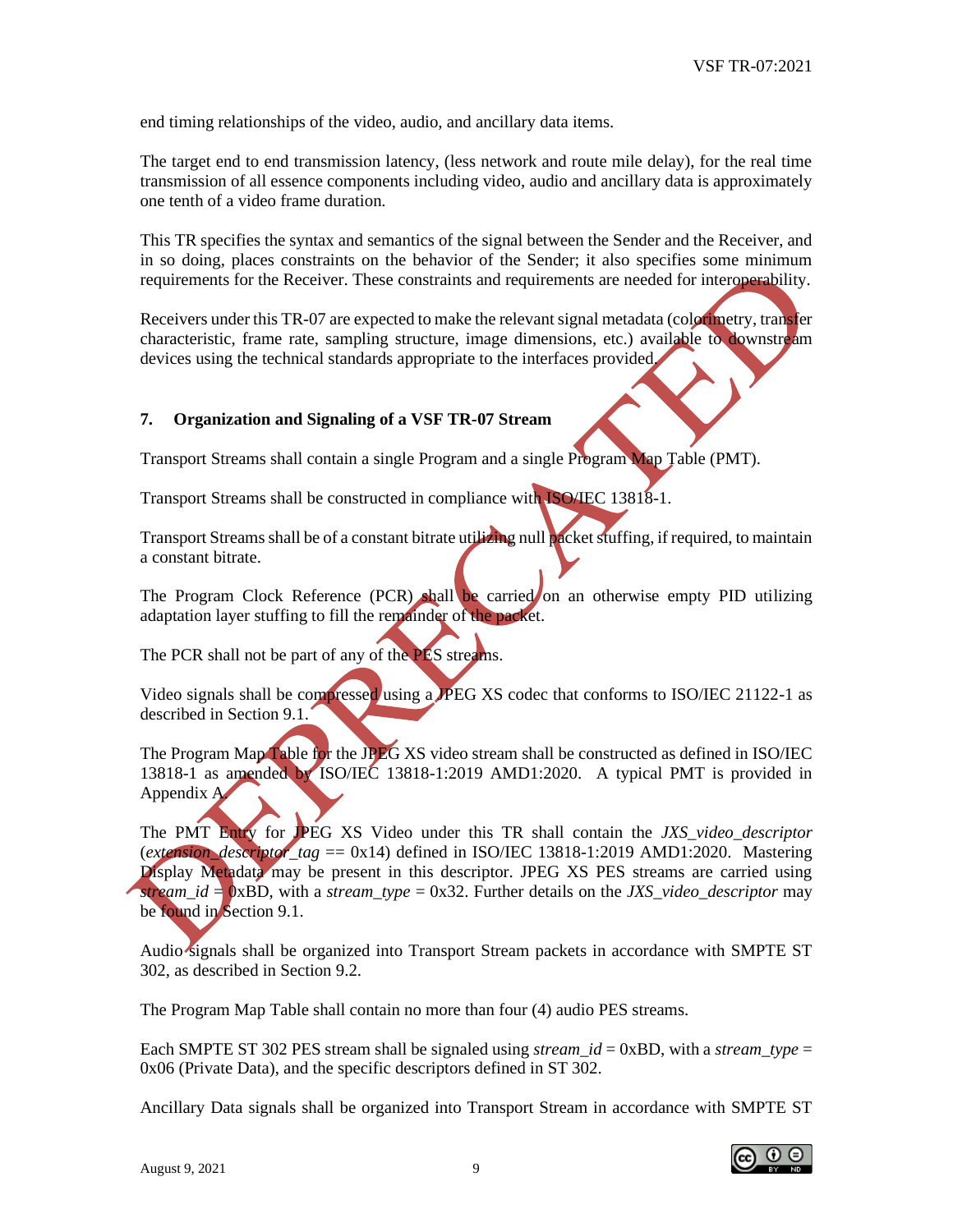2038, as described in Section 9.3.

The Program Map Table shall contain no more than one SMPTE ST 2038 PES stream.

The SMPTE ST 2038 PES stream shall be signaled using *stream*  $id = 0xBD$ , with a *stream type* = 0x06 (Private Data), and the specific descriptors defined in SMPTE ST 2038.

#### <span id="page-10-0"></span>**8. Capability Sets and Interoperability Points**

Implementations which claim conformance with this document shall consist of one or more Senders and/or Receivers that support one or more of the Capability Sets described in the sections below.

Receivers compliant with this document shall conform to one or more of the following capability sets as further detailed in Appendix B *Capability Sets and Interoperability Points*.

Capability Set A

- HD video capability
- JPEG XS 2k-1 video level capability with only those formats specified in Appendix B
- Audio level capability as described in Section 9.2
- ANC capability as described in Section 9.3

Capability Set B

- UHD1 video capability
- JPEG XS 4k-2 video level capability with only those formats specified in Appendix B
- Audio level capability as described Section 9.2
- ANC capability as described in Section 9.3

Capability Set C

- UHD2 video capability with only those formats specified in Appendix B
- JPEG XS 8k-2 video level capability with only those formats specified in Appendix B
- Audio level capability as described in Section 9.2
- ANC capability as described in Section 9.3

Note: Capability Sets define the features and capacities which can appear in a bitstream, and the capability expected in a compliant receiver. Appendix B contains a table of interoperability points, including notes of the encompassing capability set. The interoperability points reflect typical television production industry use-cases and could be used during testing events to ensure reasonable coverage of common formats and features used in contribution applications at the time of this publication.

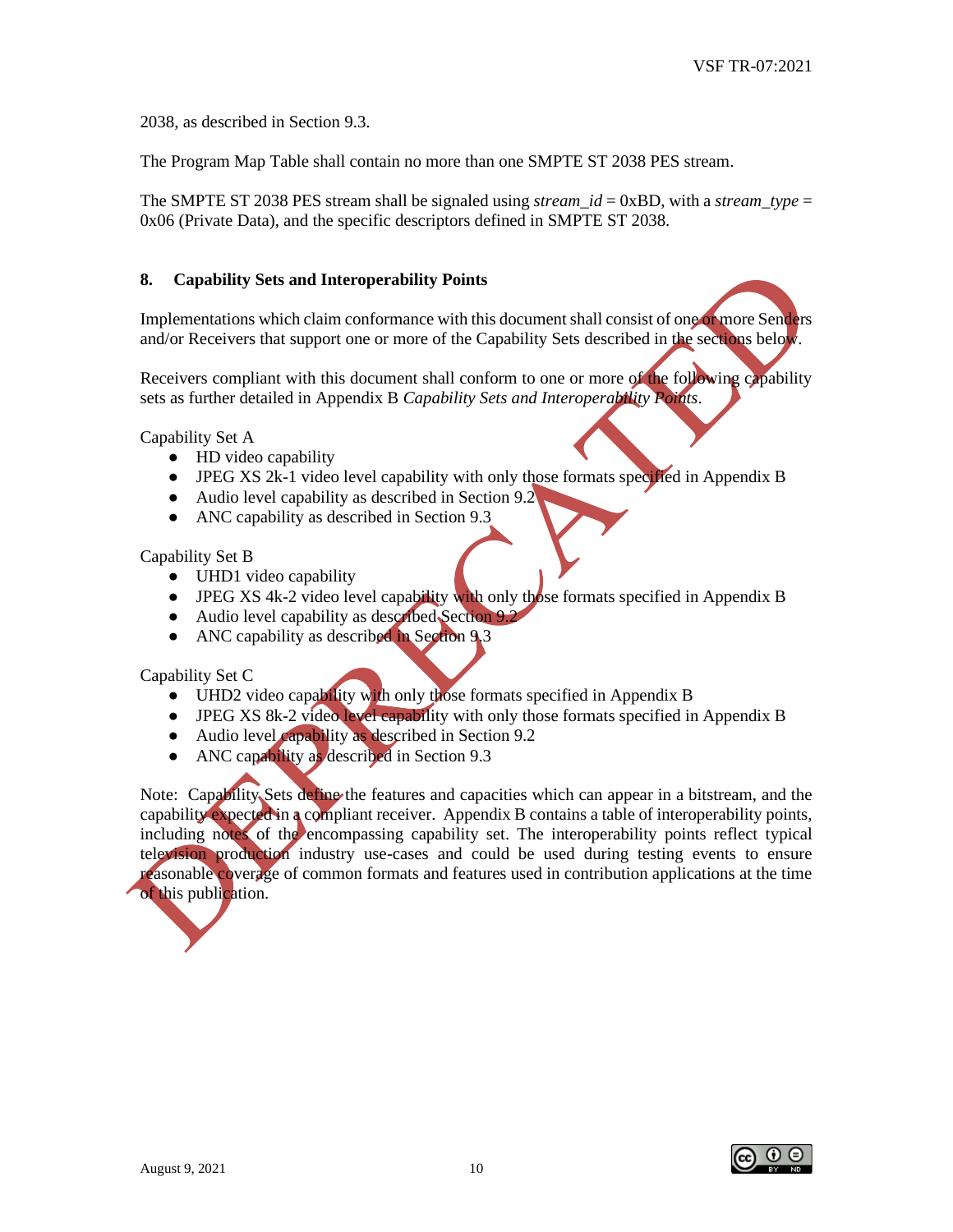#### <span id="page-11-0"></span>**9. Essence Service Components**

This section establishes specific restrictions for JPEG XS video, audio, and metadata in order to improve interoperability between Senders and Receivers from different implementers.

#### <span id="page-11-1"></span>**9.1 JPEG XS Video**

#### <span id="page-11-2"></span>**9.1.1 MPEG2 TS and JPEG XS Codestream (Informative)**

The following is an informative summary of the organization of a TR-07 JPEG XS video stream within a MPEG2 TS packet stream, according to Rec. ITU-T H.222.0 (2019)  $|$ **JSQ**/IEC 13818-1:2019 AMD1:2020. During this discussion, it may be useful to refer to Figure 2 below.



# **Figure 2: Structure and order of JPEG XS Video Access Units**

The following signaling elements and headers are used to transport JPEG XS streams in MPEG2 TS packets.

A JPEG XS video descriptor (JXS video descriptor) that includes the description of a *JPEG XS video elementary stream*. This descriptor is included for each *JPEG XS video elementary stream* component in the PMT with *stream\_type* equal to 0x32, as described in Rec. ITU-T H.222.0 (2019) | ISO/IEC 13818-1:2019 AMD1:2020.

− A JPEG XS video elementary stream consisting of a succession of JPEG XS Video Access Units, each of them embedded in a Packetized Elementary Stream (PES). Each such access unit includes a JPEG XS Elementary Stream Header (*jxes\_header*) followed by one (if progressive video stream) or two (if interlaced video stream) JPEG XS codestreams as illustrated in Figure 2 above.

At this layer in MPEG2TS, there are descriptions of other components such as audio and ancillary data.

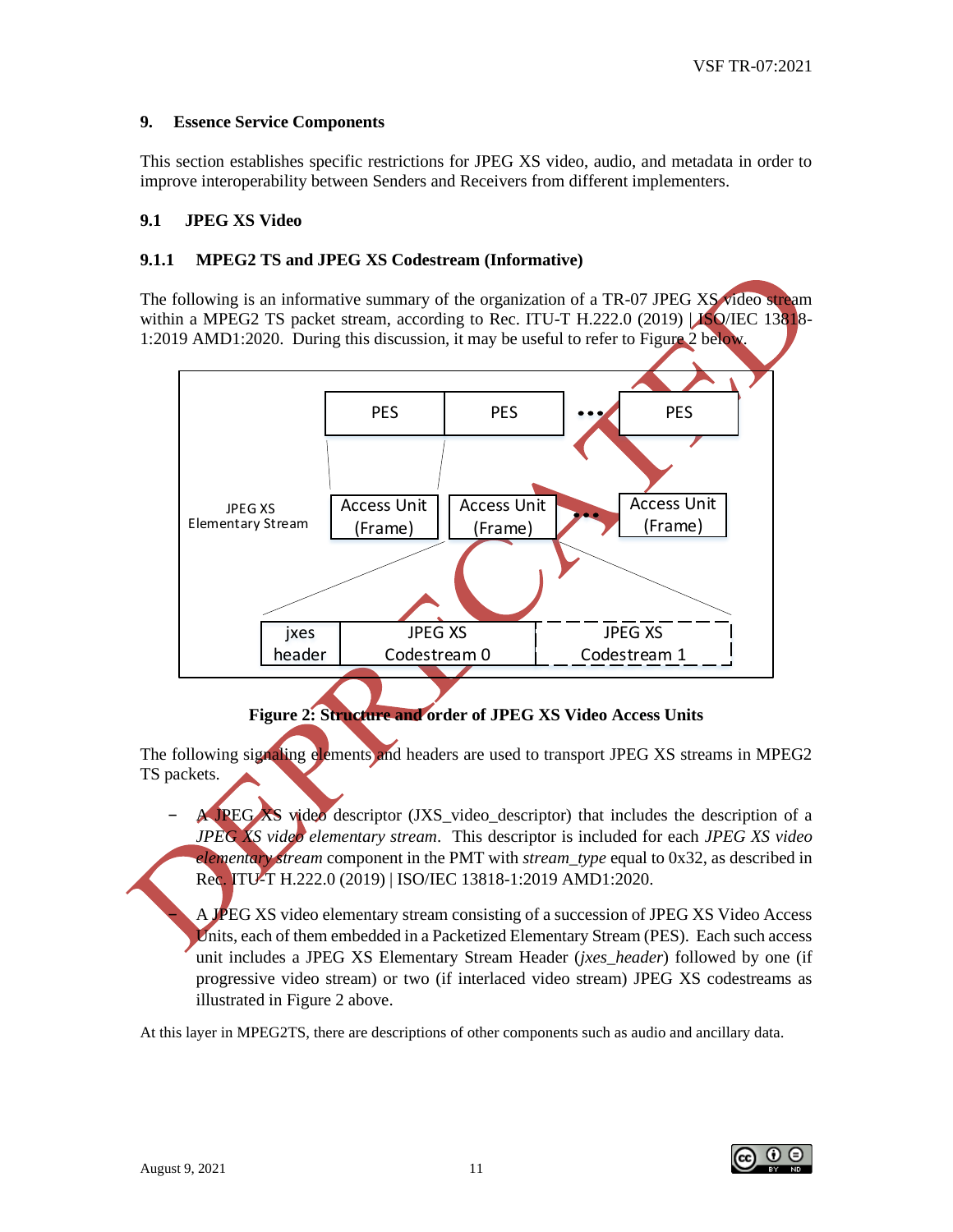#### <span id="page-12-0"></span>**9.1.2 JPEG XS Codestream Restrictions**

JPEG XS Codestreams emitted by Senders that are compliant with this TR shall conform to the "High444.12" profile specified in ISO/IEC 21122-2, with the following constraints:

− **Number of components, chroma sampling format and alpha channel**: if there is an alpha channel, it shall be transported in its own codestream. The allowed number of components and chroma sampling formats are listed in Table 1 below, and the corresponding parameters shall be set accordingly.

| <b>Allowed Configurations</b> | $N_c$ value<br>(= number of<br>components) | $s_x[c]$ and $s_y[c]$ values<br>(= horizontal and vertical<br>sampling factors)                  |
|-------------------------------|--------------------------------------------|--------------------------------------------------------------------------------------------------|
| 3 color components            | $N_c = 3$                                  | $s_x[0] =$<br>$s_x[1] = s_x[2] = 2$<br>$s_y[0] = s_y[1] = s_y[2] = 1$<br>(4:2:2 chroma sampling) |
| Alpha channel only            | $N_c = 1$                                  | $s_x[0] = s_y[0] = 1$<br>$(4:0:0$ chroma sampling)                                               |



- **Color transformation**: Cpih shall be set to 0 (no color transformation). This implies that the 3 components of the image shall use the YCbCr digital representation. Moreover, Senders shall use the following order of components in the JPEG XS codestream:
	- Y (component index shall be set to  $0$ )
	- Cb (component index shall be set to 1)
	- Cr (component index shall be set to 2).
- **Input bit depth:** B[c] shall be set to 10 for all values of [c] (i.e. all components).
- Number of horizontal wavelet transformations: N<sub>L,x</sub> shall be set to 5
- **Number of vertical wavelet transformations:** N<sub>L,y</sub> shall be set to 2
- **Quantizer type:** Qpih shall be set to 1 (uniform quantizer)

**Level: shall be set to either 2k-1, 4k-2 or 8k-2, as required by the targeted use case (see** Capability Sets and Interoperability Points defined in Appendix B).

- Note: Level defines constraints on the maximum dimensions and framerate of the images in the uncompressed domain. The lower bound of this level is just above the maximum value of the preceding level. Levels are defined REC. ITU-T H.273 (2016), "Information technology – JPEG XS Low-latency lightweight image coding system – Part 2: Profiles and buffer models". Implementers should note that Part 2 defines a 4K-1 level, but that level is not used in this document.
- − **Sublevel**: shall be set to either Sublev3bpp or Sublev6bpp when the bpp is less than or equal to 3bpp and shall be set to Sublev6bpp when the bpp is greater than 3bpp. Implementations compliant with this document shall not set Sublevel to any other values.

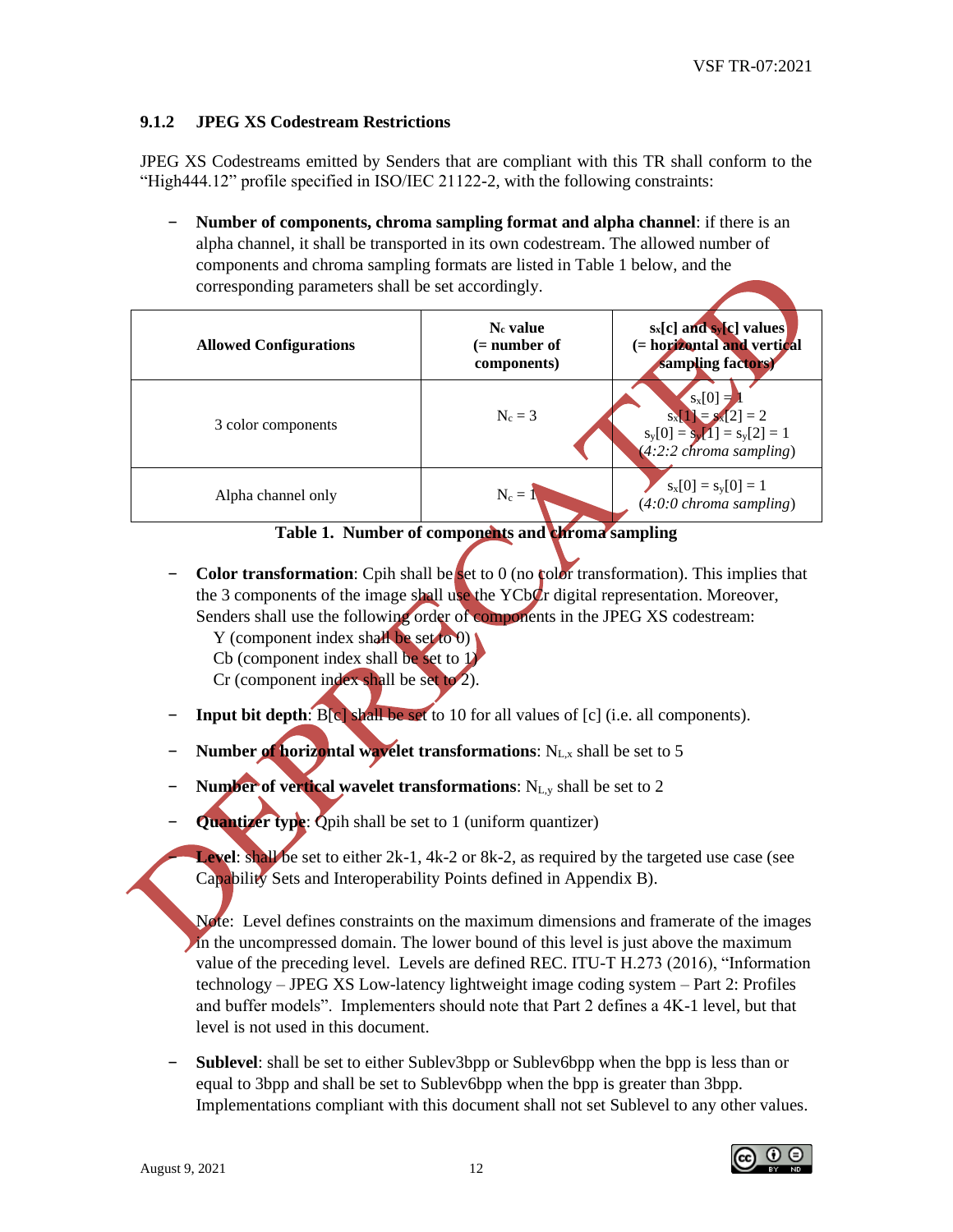The compression bit rate shall be further constrained to a maximum of 4 bpp, even in the case where the Sublevel is set to Sublev6bpp (see Appendix B - *Capability Sets and Interoperability Points*).

#### <span id="page-13-0"></span>**9.1.3 JPEG XS Elementary Stream**

JPEG XS streams emitted by Senders that are compliant with this TR shall conform to ISO/IEC 21122-1 and 21122-2.

These streams shall be encapsulated in an MPEG-2 Transport Stream according to Rec. ITU-T H.222.0 (2019) | ISO/IEC 13818-1:2019 AMD1:2020 with the following additional constraints:

In the PES Header, the JPEG XS video streams (*stream\_type* = 0x32) are carried using the same PES packet syntax as *private\_stream\_1*, *stream\_id* shall be set to 0xBD

Note: Except for the *tcod* field, all fields from the *jxes\_header* are also found in the JXS video descriptor in the Program Map Table. This is done to allow for a greater flexibility in implementations, at a cost of a negligible overhead.

Values found in the JXS video descriptor and in the *jxes\_header* shall be consistent. If inconsistent values are found, values from the *jxes\_header* shall take precedence.

Senders shall ensure that the JPEG XS Video Access Unit contains the correct number of contiguous JPEG XS codestreams, depending on whether the video stream is progressive or interlaced. The Video Access Unit shall contain a single codestream in the progressive case and shall contain two code streams, one codestream per field, in the interlace case. The video access unit always represents a frame.

Senders shall process and transmit codestreams in raster order to achieve minimum latency. Receivers should not have to handle out of order codestream components

## <span id="page-13-1"></span>*9.1.3.1 JPEG XS Video descriptor*

Senders shall construct the *JPEG XS video descriptor* as specified in Clause 2.6.127 of Rec. ITU-T H.222.0 (2019) | ISO/IEC 13818-1:2019 AMD1:2020.

Senders shall include the *JPEG XS video descriptor* in the Program Map Table for the JPEG XS service component.

# <span id="page-13-2"></span>*9.1.4 JPEG XS Elementary Stream Header*

Senders shall construct the *jxes\_header* as specified in Table W-1 of Rec. ITU-T H.222.0 (2019) | ISO/IEC 13818-1:2019 AMD1:2020.

#### <span id="page-13-3"></span>*9.1.4.1 Field coding and frame rate*

Field coding and frame rate shall be set by the *frat* field, whose semantics are defined in ISO/IEC 21122-3:2019.

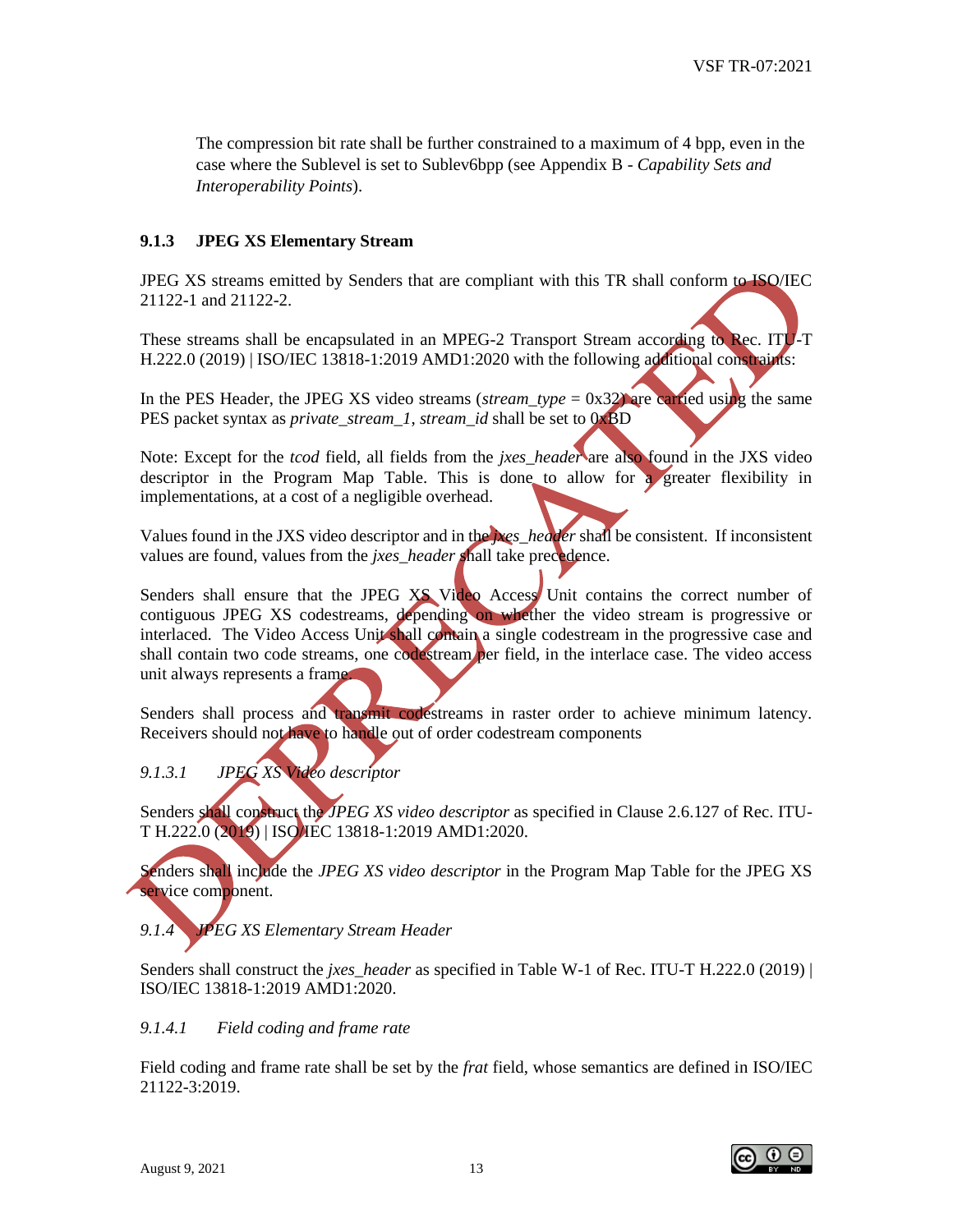Note: In Rec. ITU-T H.222.0 (2019) | ISO/IEC 13818-1:2019 AMD1:2020, the description of the *frat* field contains an error, specifying that the *frat* field is 16 bits - it should be 32 bits.

Senders shall set the *frat* field in the JPEG XS video descriptor and in each JPEG XS elementary stream header as follows:

For interlaced signals, fields shall be transmitted in temporal order of appearance in all cases. The first line of the first transmitted field shall be located temporally above the first line of the second field (top-field-first). The *frat* field in the header and descriptors allows signaling of bottom-fieldfirst, however this bottom-field-first mode shall not be used. The *Interlace\_Mode* of the *frat* field shall be set to '1'.

For progressive signals, the *Interlace\_Mode* of the *frat* field shall be set to '0

## <span id="page-14-0"></span>*9.1.4.2 Maximum Bitrate*

Senders shall set the maximum bitrate in the *brat* field of the JPEG XS video descriptor and in each JPEG XS elementary stream header according to the semantics defined in ISO/IEC 21122-3.

## <span id="page-14-1"></span>*9.1.4.3 Color Space Specification & Dynamic Range*

Color space information shall be specified in the JPEG XS video descriptor and in each JPEG XS elementary stream header using *color\_primaries*, *transfer\_characteristics*, *matrix\_coefficients*, and *video\_full\_range\_*(three 8-bit fields and one 1-bit field) as described in Rec. ITU-T H.222.0 (2019) | ISO/IEC 13818-1:2019 AMD1:2020. These fields shall be coded according to the semantics with the same name defined in Rec. ITU-T H.273 | ISO/IEC 23091-2.

| <b>Color</b> space             | <b>Color</b><br>primaries<br>code | <b>Transfer</b><br>characteristics<br>code | <b>Matrix</b><br>coefficients<br>code | <b>Video full</b><br>range flag | <b>Notes</b>                |
|--------------------------------|-----------------------------------|--------------------------------------------|---------------------------------------|---------------------------------|-----------------------------|
| Rec. ITU-R<br>BT.709-6         |                                   |                                            |                                       | 0                               | <b>BT 709</b><br><b>SDR</b> |
| Rec. ITU-R<br><b>BT.2100-2</b> | 9                                 | 16                                         | 9 (Y'CbCr)                            | $\overline{0}$                  | PQ HDR<br>with BT<br>2020   |
| Rec. ITU-R<br><b>BT.2100-2</b> | 9                                 | 18                                         | 9 (Y'CbCr)                            | 0                               | <b>HLG</b> with<br>BT 2020  |

Table 2 below provides example signaling code values for usual color spaces.

#### **Table 2 (Informative) – Selected examples of color space specification**

## <span id="page-14-2"></span>*9.1.4.4 Mastering Display Metadata*

Note: Mastering Display Color Volume is described in SMPTE ST 2086. This Metadata transport is defined in SMPTE ST 2108-1 and ST 2108-2. Mastering Display Metadata is fixed length and described in ST 2108-1.

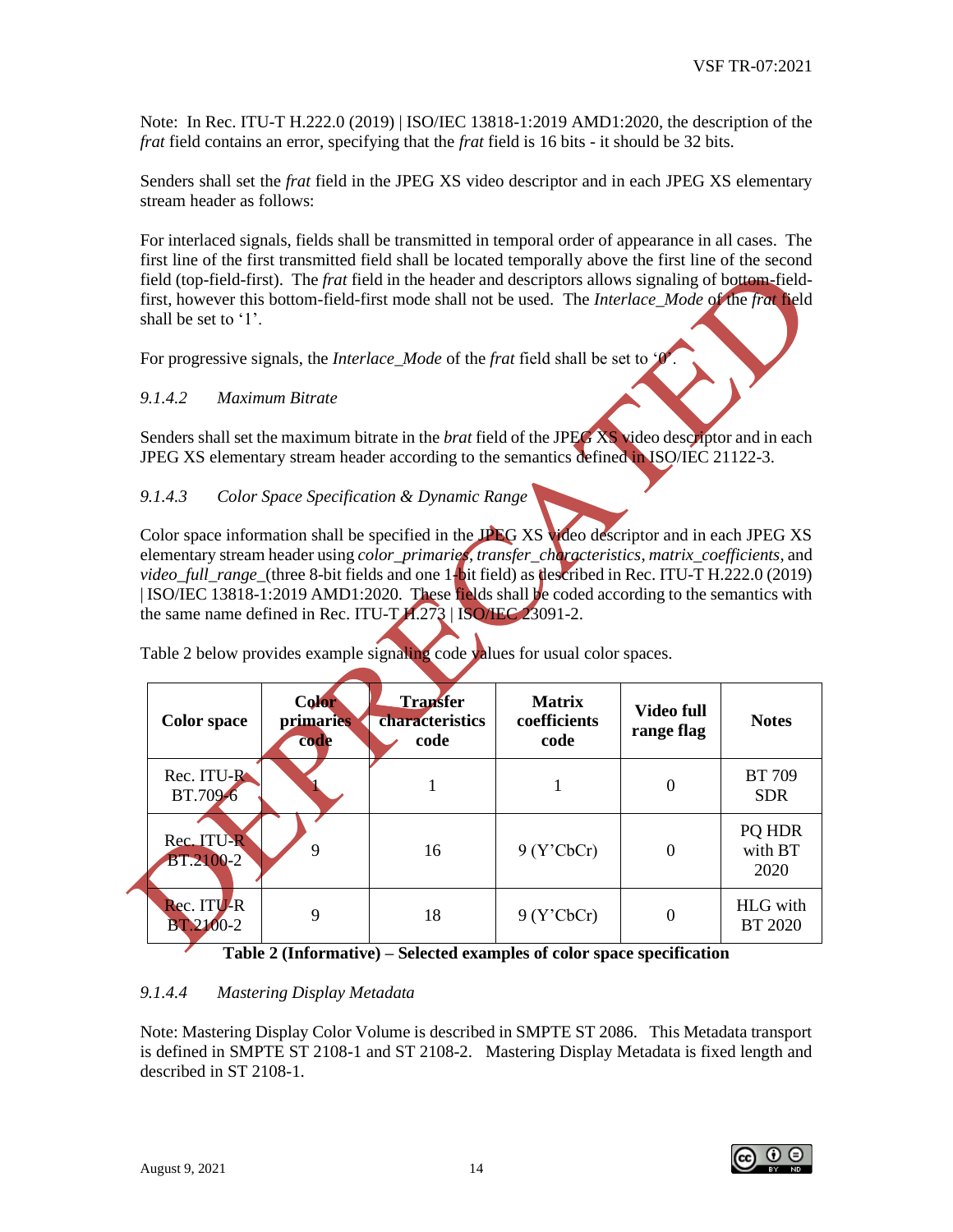At the MPEG2TS layer as described in ITU-T H.222.0 (2019) | ISO/IEC 13818-1:2019 AMD1:2020 senders may specify the Mastering Display Metadata in the JPEG XS video descriptor.

Alternatively, Senders may utilize SMPTE ST 2038 ancillary data packets for Mastering Display Metadata.

In the case that both are utilized, senders shall keep the metadata consistent and avoid conflict.

When Senders specify the Mastering Display Metadata in the *JPEG XS video descriptor*. Senders shall set the *mdm\_flag* to '1', as described in Rec. ITU-T H.222.0 (2019) | ISO/IEC 13818-1:2019 AMD1:2020.

Mastering Display Metadata shall be specified using the following fields:

- *X\_c0, Y\_c0, X\_c1, Y\_c1, X\_c2, Y\_c2, X\_wp, Y\_wp, L\_max* and *L\_min*, as defined in SMPTE ST 2086:2018 "Mastering Display Color Volume Metadata Supporting High Luminance and Wide Color Gamut Images"
- *MaxFALL* and *MaxCLL*, as defined in ANSI/CTA 861-H:2021 "A DTV Profile for Uncompressed High-Speed Digital Interfaces"

If the Mastering Display Metadata is unknown or not included in the video input, when the stream is generated, then the Mastering Display Metadata shall not be included in the in the JPEG XS video descriptor, and the *mdm\_flag* shall be set to '0

## <span id="page-15-0"></span>*9.1.4.5 JPEG XS Still Pictures*

ISO/IEC 13818-1:2019 AMD1:2020 includes still picture mode. Senders shall set the still\_mode field in the *JPEG XS video descriptor* to '0'. Senders compliant with this TR shall not enable still picture mode.

## <span id="page-15-1"></span>**9.2 Audio Transport (PCM and Non-PCM signals)**

Audio signals shall be sampled at a rate of 48 kHz, using a sampling clock which shall be synchronous with the Program Clock Reference (PCR) timebase.

Audio signals shall be formatted in accordance with AES3: AES3:2009 (r2019) and may contain PCM audio samples or non-PCM signals.

Audio signals shall be formatted for transport in accordance with SMPTE ST 302. As noted in SMPTE ST 302, the audio is organized into multiple Packetized Elementary Streams (PES), and each PES shall contain no more than 8 channels (four AES3 signals) of audio.

Senders and Receivers shall support, at a minimum, the Capability Set A requirements defined in Table 3 below.

Receivers shall be capable of simultaneously receiving and processing the number of AES3 signals (channel pairs) shown in Table 3 below. Receivers should be capable of ignoring additional audio PMT entries and PIDs beyond those they can process.

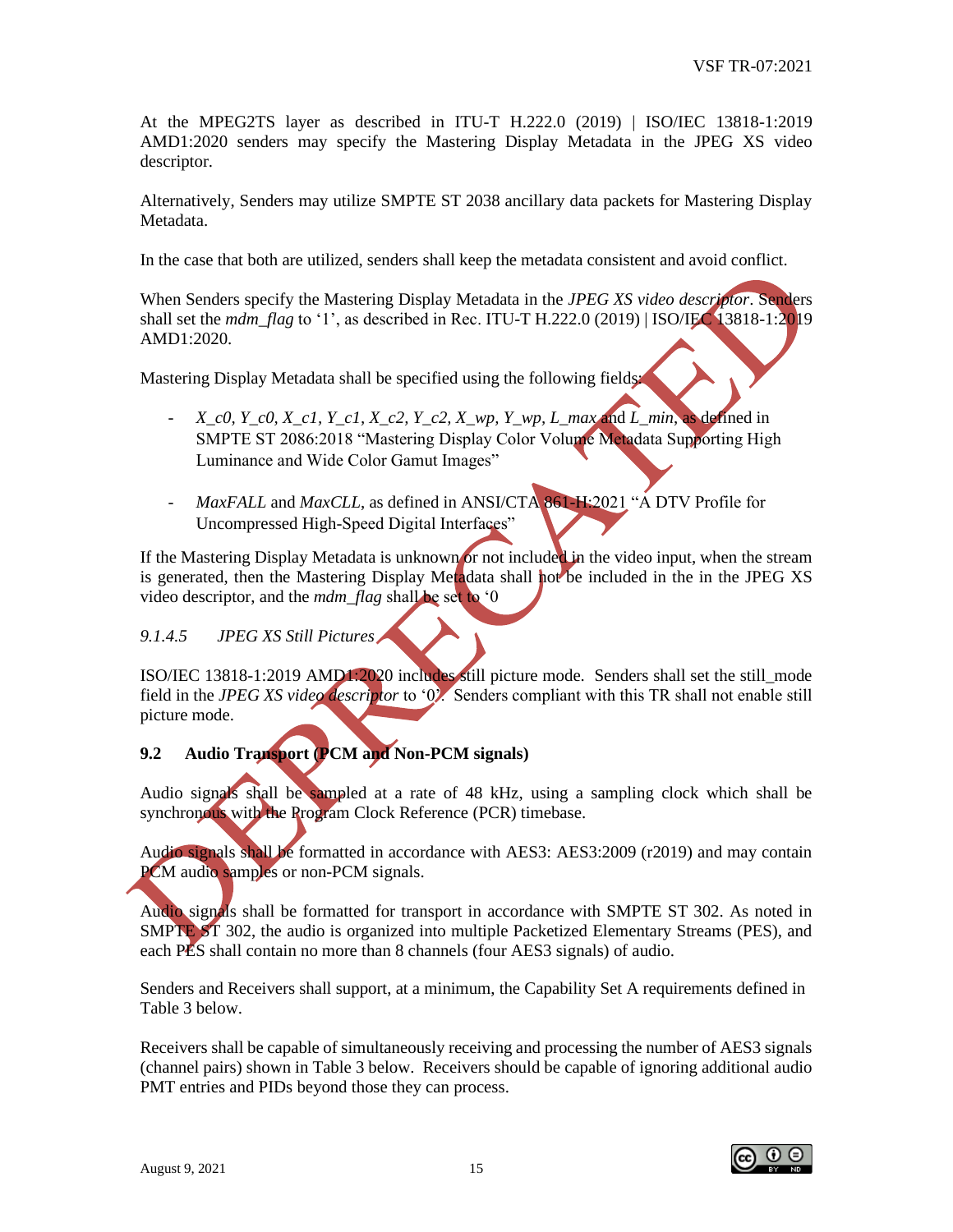| <b>Capability Set</b> | Bit Depth, Sampling, PIDs and AES Channel Pairs per PID |
|-----------------------|---------------------------------------------------------|
| A                     | 24 Bits, 48 kHz                                         |
|                       | 1-4 AES3 (channel pairs) per PID                        |
|                       | up to 4 audio PIDs                                      |
|                       | (up to 16 audio channels total)                         |
| B                     | 24 Bits, 48 kHz                                         |
|                       | 1-4 AES3 (channel pairs) per PID                        |
|                       | up to 4 audio PIDs                                      |
|                       | (up to 32 audio channels total)                         |
| C                     | 24 Bits, 48 kHz                                         |
|                       | 1-4 AES3 (channel pairs) per PID                        |
|                       | up to 4 audio PIDs                                      |
|                       | (up to 32 audio channels total)                         |

#### **Table 3: Audio Capability Sets**

Receivers should incorporate a selection mechanism that allows the user to choose which audio signals (channel pair) to process, from amongst those sent.

The order of the streams, as listed in the PMT, shall constitute the ordering of the streams presented to the user in any user presentation or selection mechanism.

Senders should assign ascending MPEG-2 transport stream PID values to SMPTE ST 302 audio elementary streams such that the first audio stream within the PMT has the lowest PID and the last audio stream has the highest PID.

Unless overridden by the user, by default, the Receiver shall receive and process audio streams, and assign the channels inside of them in the order they appear within the PMT.

Senders shall mark each audio PES with a Presentation Time Stamp (PTS) corresponding to a video frame in the source video as required by SMPTE ST 302.

Upon receipt and processing of SMPTE ST 302 audio streams, Receivers shall synchronize the audio streams such that upon presentation, audio samples from Access Units containing the same PTS value shall be synchronized to the video within  $+/- 2$  ms.

Audio Access Units with the same PTS value shall be aligned with each other in a sample-phaseaccurate manner.

Note: When synchronizing the output video to a local (Genlock) time base, A/V synchronization error of +- ½ video frame time can be expected. Implementers are referred to Rec. ITU-R BT.1359- 1 "Relative Timing of Sound and Vision for Broadcasting", as well as CEA-CEB20 "A/V Synchronization Processing Recommended Practice" for additional guidance on this topic. For the specific case of Dolby E, implementers are referred to SMPTE RDD 19.

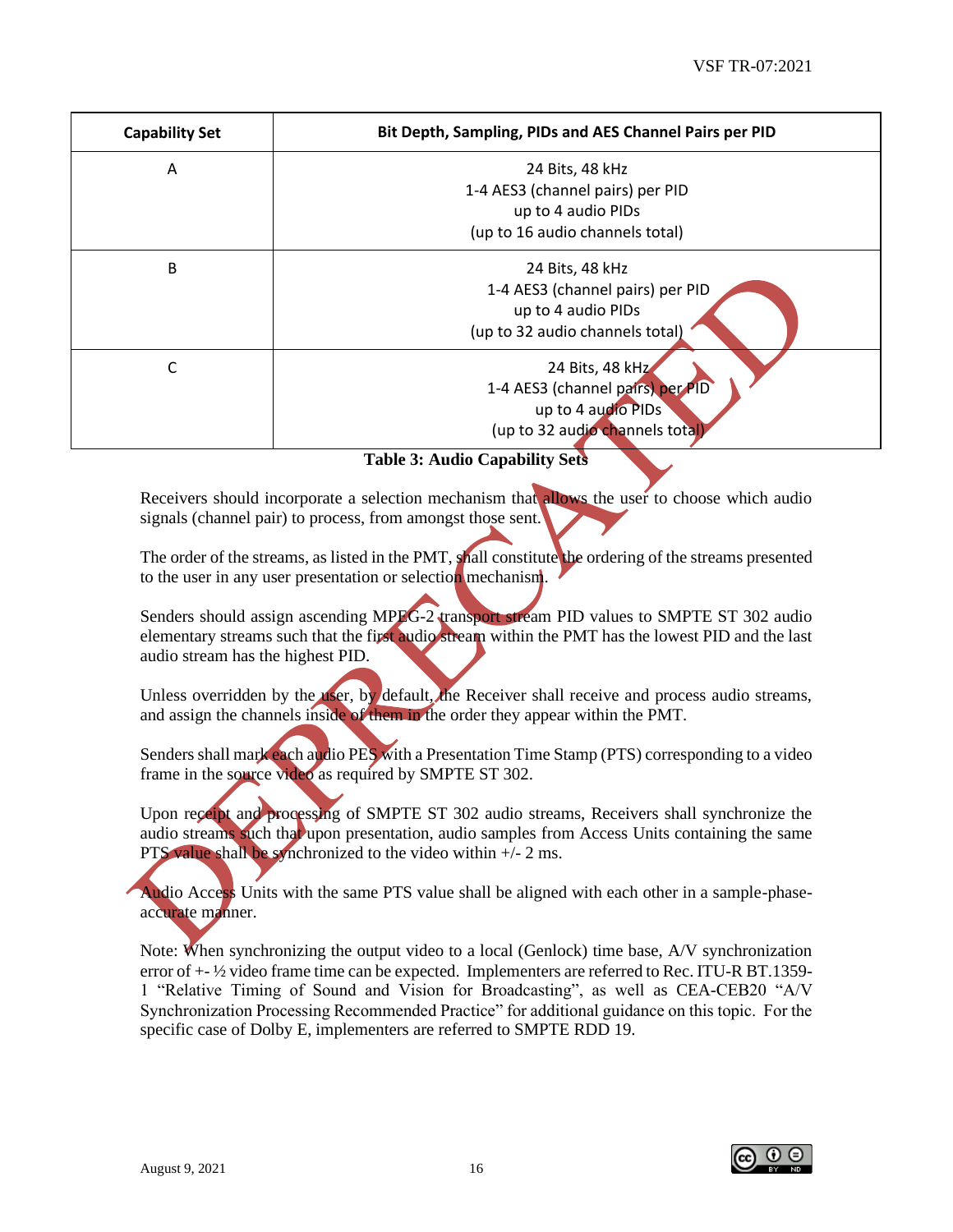#### <span id="page-17-0"></span>**9.3 Ancillary Data**

Subject to the exceptions and limits noted below, Senders and Receivers shall support the transport of SMPTE ST 291-1 data using the method specified in SMPTE ST 2038.

Note: Most SDI signals include Horizontal Ancillary (HANC) and Vertical Ancillary (VANC) data packets formatted in accordance with SMPTE ST 291-1. ANC data packets of this format are also transported via SMPTE ST 2110-40.

Note: Since video metadata is included in the video descriptor, access unit elementary header, and potentially within SMPTE ST 2038 ANC packets, it may be possible that a contradiction could occur between this metadata.

Implementers shall follow best standard practices as indicated in this document to avoid duplication of metadata. If duplication is unavoidable, then metadata shall be consistent in each location with no difference. If a receiver detects a conflict, the video descriptor or access unit elementary header shall prevail.

#### <span id="page-17-1"></span>**9.3.1 HANC and VANC data which are excluded from transport**

Section 9.2 above describes audio encapsulation and transport. Senders shall not use HANC or VANC for the encapsulation of audio.

The Embedded Audio Control Packet defined in SMPTE ST 299-1 should not be transmitted by Senders and shall be ignored by Receivers if present in the SMPTE ST 2038 payload.

Receivers shall generate a locally correct Embedded Audio Control Packet based on their specific configuration if they are creating an SDI output.

EDH, CRC, and Line Number information shall not appear in SMPTE ST 2038 streams. While present in the ancillary data spaces of SDI, this information is not permitted to be formatted as ANC packets according to SMPTE ST 291-1.

#### <span id="page-17-2"></span>**9.3.2 Limits on the total amount of ANC data to be transported**

For each of the Capability Sets defined, Table 4 below indicates the maximum number of 10-bit words of SMPTE ST 291-1 ANC data, carried using SMPTE ST 2038, which shall be supported by compliant Receivers.

Senders shall not exceed the maximum data rates in Table 4 below.

Receivers shall be able to process ANC data streams that conform to the bit rates listed in Table 4 below.



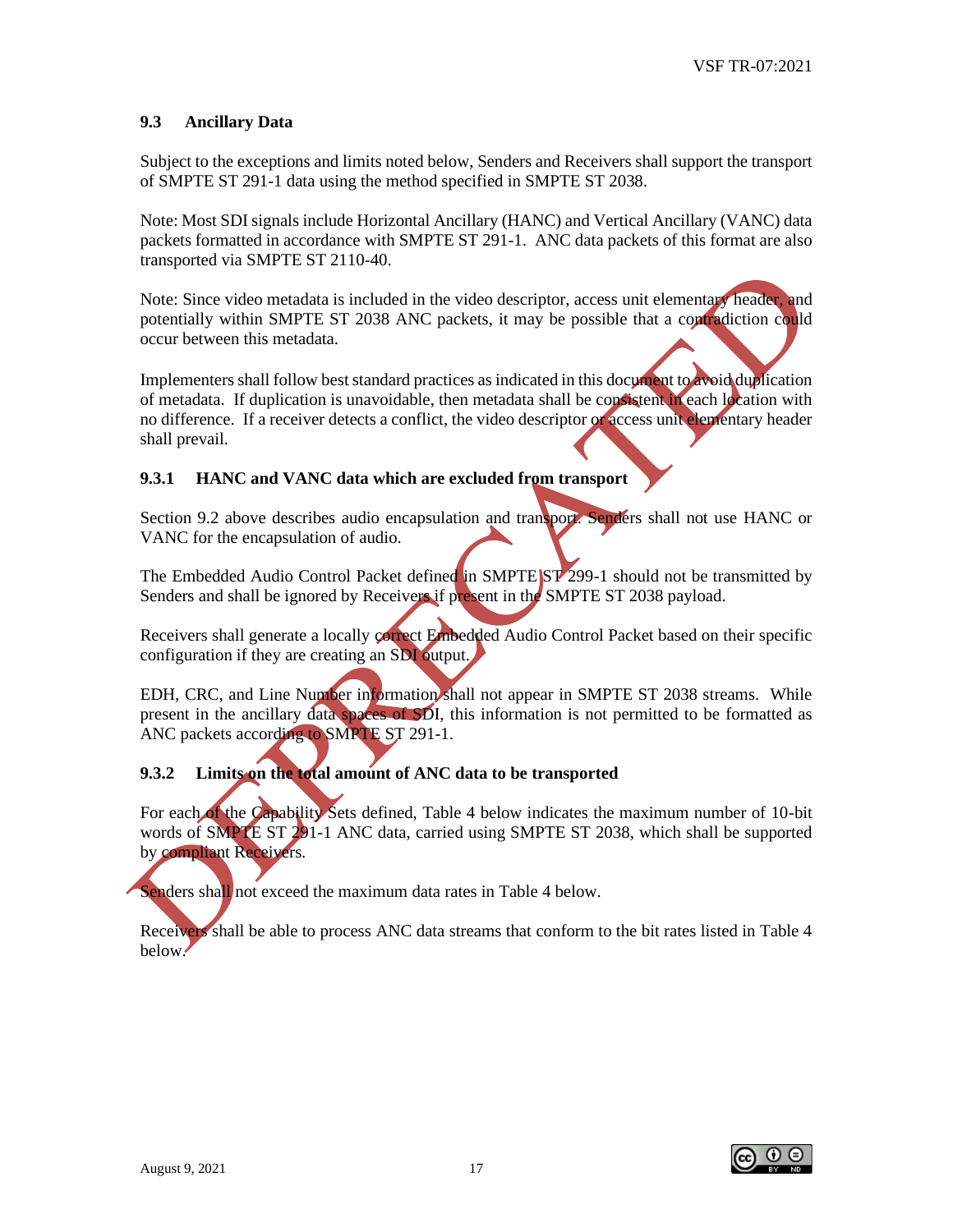| <b>Capability</b><br><b>Set</b> | <b>Description</b>                                                                                          | Number of<br>$10$ -bit<br>words/sec |
|---------------------------------|-------------------------------------------------------------------------------------------------------------|-------------------------------------|
| Capability<br>Set A, B & C      | Number of 10-bit words of ANC Data payload per second<br>(2096 per frame @ 50Hz) (1748 per frame @ 59.94Hz) | 104,800                             |
|                                 | Transport Maximum bit rate (Rmax) (bits/second)                                                             | 2,500,000                           |

#### **Table 4 – Amount of ANC Data Transported Using ST 2038 to be Supported by the Different Capability Sets**

Note: In Table 4, 104800 10-bit words per second is equivalent to 8 full-sized ANC data packets per frame, each having 7 header words and 255 User Data Words, at 50 frames per second. Since the size of ANC data packets is variable, more than 8 packets can, of course, be transported.

The ANC data transmitted by Senders shall be compliant with the T-STD model as specified in ISO/IEC 13818-1, using an elementary stream buffer size (*Bn*) as described in Table 4 above.

The transport buffer *TBn* for the ANC service shall be 512 bytes as specified in ISO/IEC 13818-1.

For ST 2038 ANC data, the transport buffer shall be drained (*Rxn*) at 1.2 times *Rmax* as per Table 4 above.

Note: Users should note that ST 2038 ANC data is encapsulated in 188 byte TS packets. The resulting TS bit rate can be substantially higher than the underlying ANC data rate. For example, a 2-byte payload of CEA 608 data becomes 188 bytes in the TS layer (ignoring the header overhead).

# <span id="page-18-0"></span>**10. IP Encapsulation and Forward Error Correction**

Senders shall map MPEG-2 TS for transport over an IP network in accordance with SMPTE ST 2022-2.

If FEC is implemented, Senders shall construct the FEC stream in accordance with SMPTE ST 2022-1.

Receivers shall be able to accept IP streams that are compliant with SMPTE ST 2022-2.

If FEC is implemented, Receivers shall be able to accept and process FEC streams constructed in accordance with SMPTE ST 2022-1.

Although SMPTE 2022-2 allows for 1, 4 and 7 TS packets per IP datagram, Senders that are compliant with this TR shall emit streams with 7 TS packets per IP datagram and shall not emit streams with 1 or 4 TS per datagram.

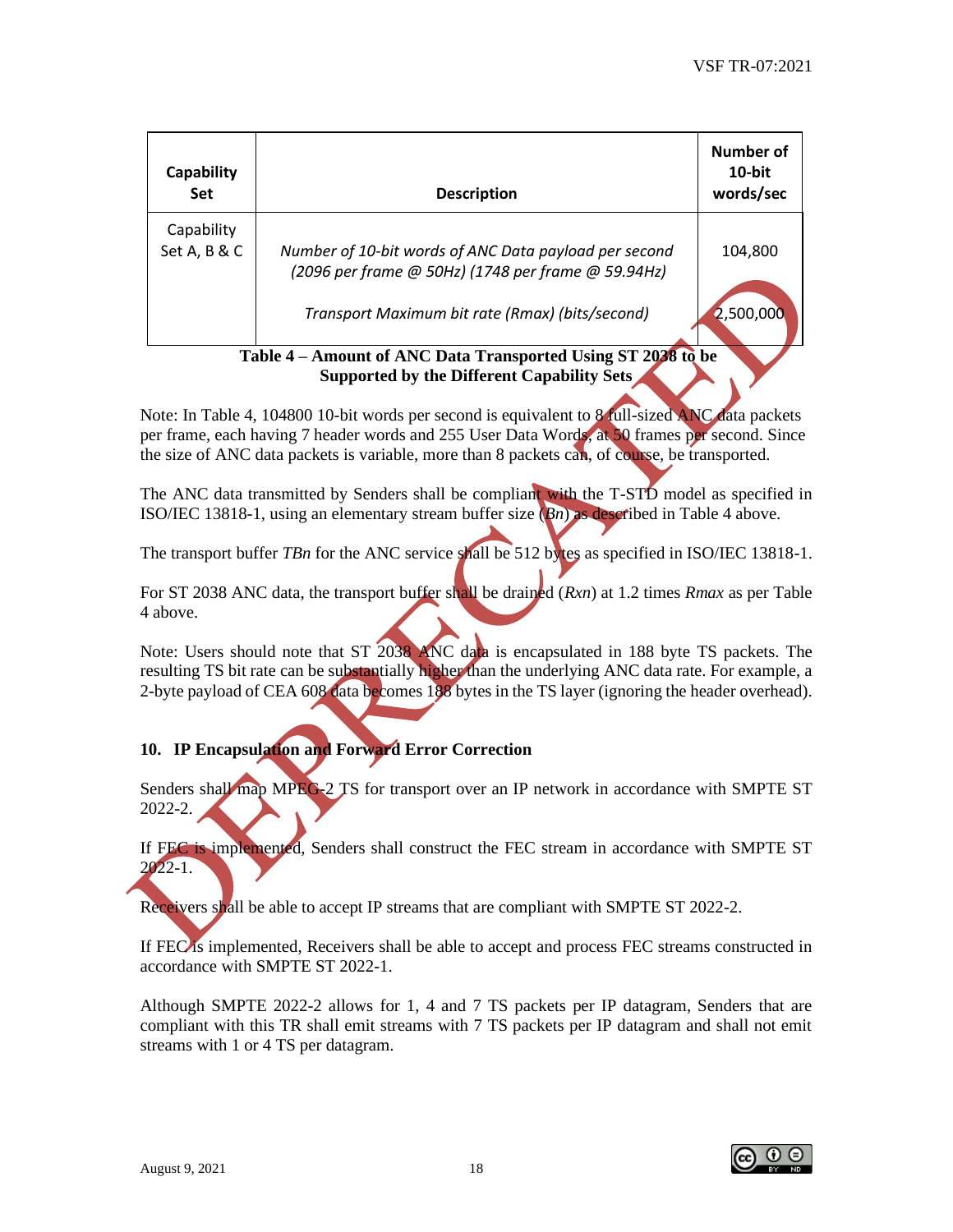## <span id="page-19-0"></span>**11. Bibliography (Informative)**

- − CEA-CEB20 "A/V Synchronization Processing Recommended Practice"
	- o CEA-608-B-2000 "Line 21 data services" Rec. ITU-R BT 709-6 "Parameter values for the HDTV standards for production and international programme exchange"
- − Rec. ITU-R BT.1359-1 "Relative Timing of Sound and Vision for Broadcasting"
- − SMPTE RDD 8:2008 "Storage and Distribution of Teletext Subtitles and VBI Data for High-Definition Television"
- − SMPTE RDD 19:2011 "Guidelines on the Use of Dolby® E with Video Signals at Frame Rates Greater than 30 Hz"
- SMPTE ST 291-1:2011 "Ancillary Data Packet and Space Formatting"
- − SMPTE RP 291-2:2013 "Ancillary Data Space use 4:2:2 SDTV and HDTV component systems and 4:2:2 2048 x 1080 Production Image formats"
- − SMPTE ST 292-1:2011 "1.5 Gb/s Signal/Data Serial Interface"
- − SMPTE ST 334-1:2007 "Vertical Ancillary Data Mapping of Caption Data and Other Related Data"
- − SMPTE ST 340:2008 "Format for Non-PCM Audio and Data in AES3 ATSC A/52B Digital Audio compression Standard for AC-3 Data Types"
- − SMPTE ST 424:2006 "Television 3 Gb/s Signal/Data Serial Interface"
- − SMPTE ST 425:2011 "Source Image Format and Ancillary Data Mapping for the 3 Gb/s Interface"
- − SMPTE ST 2010:2008 Vertical Ancillary Data Mapping of ANSI/SCTE 104 Messages
- − SMPTE ST 2016-3:2009 "Vertical Ancillary Data Mapping of Active Format Description and Bar Data"
- − SMPTE ST 2020-1:2008 "Format of Audio Metadata and Description of the Asynchronous Serial Bitstream Transport"
- − SMPTE ST 2020-2:2008 "Vertical Ancillary Data Mapping of Audio Metadata Method A"
- − SMPTE ST 2020-3-2008 "Vertical Ancillary Data Mapping of Audio Metadata Method B"
- SMPTE ST 2031-2:2007 "Carriage of DVB/SCTE VBI Data in VANC"
- SMPTE ST 2041-2:2010 "Format for Non-PCM Audio in AES3 MPEG-2 AAC and HE AAC Audio in ADTS"SMPTE ST 2041-3:2010 "Format for Non-PCM Audio and Data in AES3 - MPEG-4 AAC and HE AAC Compressed Digital Audio in ADTS and LATM/LOAS Wrappers"



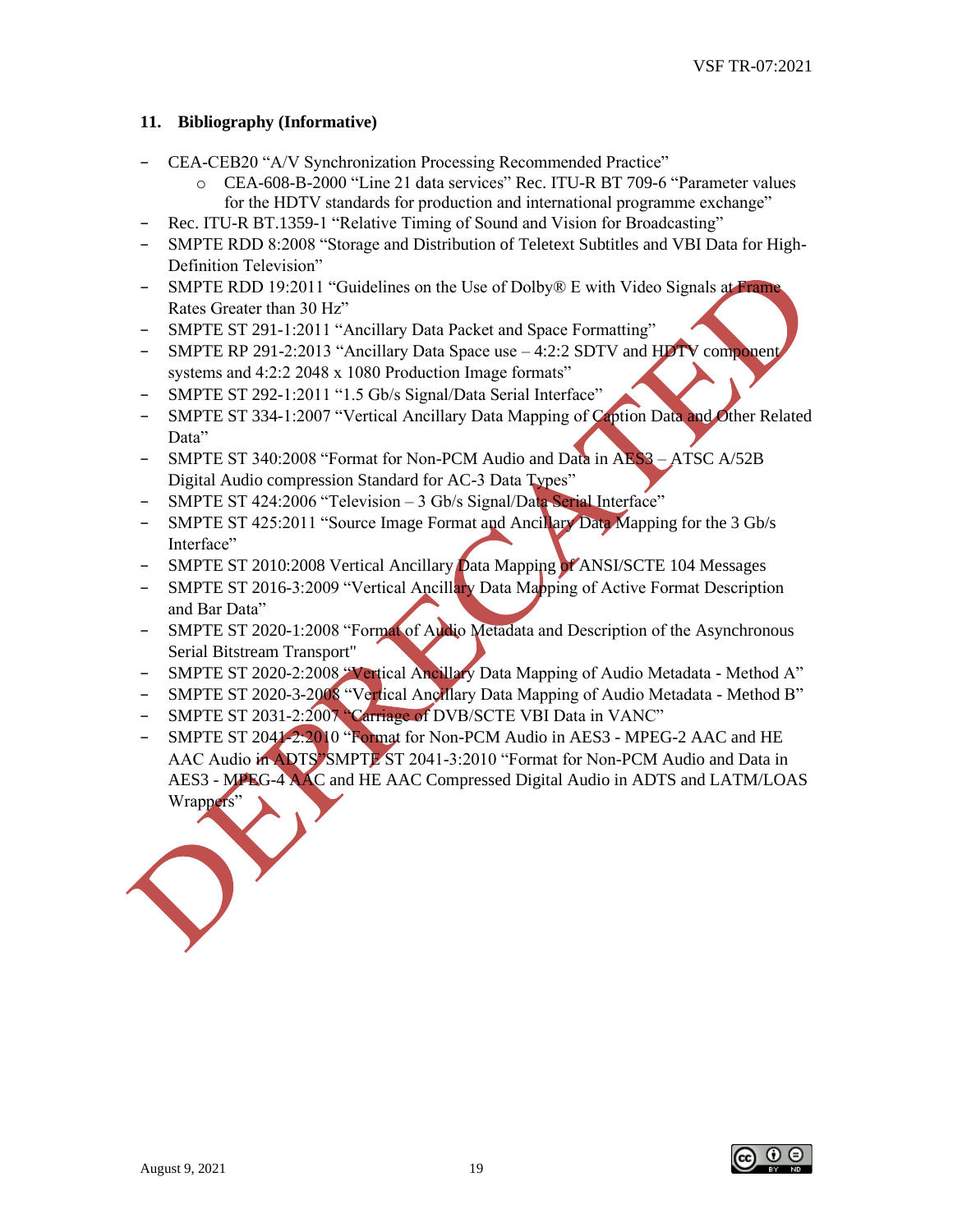# <span id="page-20-0"></span>**Appendix A (Informative) Program Map Table Example**

|                                     | value                                                                                                                                                                                                                                 | bits  | contents                                                                  |
|-------------------------------------|---------------------------------------------------------------------------------------------------------------------------------------------------------------------------------------------------------------------------------------|-------|---------------------------------------------------------------------------|
|                                     | 0x02                                                                                                                                                                                                                                  | 8     | table_id                                                                  |
|                                     | 1011 <pmt-length></pmt-length>                                                                                                                                                                                                        | 16    | length of the PMT section                                                 |
|                                     | <program num=""></program>                                                                                                                                                                                                            | 16    | program number                                                            |
| <b>PMT</b> Header                   | 11 <version><cn></cn></version>                                                                                                                                                                                                       | 8     | version $(5)$ current/next $(1)$                                          |
|                                     | 0x0000                                                                                                                                                                                                                                | 16    | section #, last section #                                                 |
|                                     | 111 <pcr-pid></pcr-pid>                                                                                                                                                                                                               | 16    | what PID carries the PCR                                                  |
|                                     | 1111 <pgm-info-length></pgm-info-length>                                                                                                                                                                                              | 16    | length of the program descriptors which follow                            |
|                                     | program-level descriptors if any                                                                                                                                                                                                      | $8*n$ | variable length, byte aligned                                             |
|                                     | 0x32                                                                                                                                                                                                                                  |       | stream_type $(0x32 == JPEGXS)$                                            |
|                                     | 111 <pid-value></pid-value>                                                                                                                                                                                                           | 16    | which PID carries this PES                                                |
| <b>JPEG XS Video</b>                | 1111 <es-info length=""></es-info>                                                                                                                                                                                                    | 16    | length of the elementary descriptors which follow<br>if any               |
| Stream                              | $0x3F<$ len $1>0x14<$ len $2>00$<br><horizontal_size16><br/><vertical size16=""><br/><math>\frac{1}{2}</math> <br/><math>\frac{1}{2}</math> <frat32><br/><other es="" information=""></other></frat32></vertical></horizontal_size16> |       | Extension Descriptor (0x3F) containing JPEG XS<br>Video Descriptor (0x14) |
|                                     | other descriptors                                                                                                                                                                                                                     |       | other descriptors                                                         |
|                                     | 0x06                                                                                                                                                                                                                                  | 8     | stream_type $(0x06 == private data)$                                      |
| <b>SMPTE</b><br><b>ST 302 Audio</b> | 11 <pid-value></pid-value>                                                                                                                                                                                                            | 16    | which PID carries this PES                                                |
| Stream<br>(PMT could                | 1111 <es-info-length></es-info-length>                                                                                                                                                                                                | 16    | length of the elementary descriptors which follow                         |
| contain several of<br>these)        | 0x05 <len>0x42535344</len>                                                                                                                                                                                                            | $8*6$ | registration descriptor (0x05) for SMPTE 302<br>audio. 0x42535344 ="BSSD" |
|                                     | other descriptors                                                                                                                                                                                                                     | $8*n$ | other descriptors                                                         |

This appendix contains an annotated example of a Program Map Table.

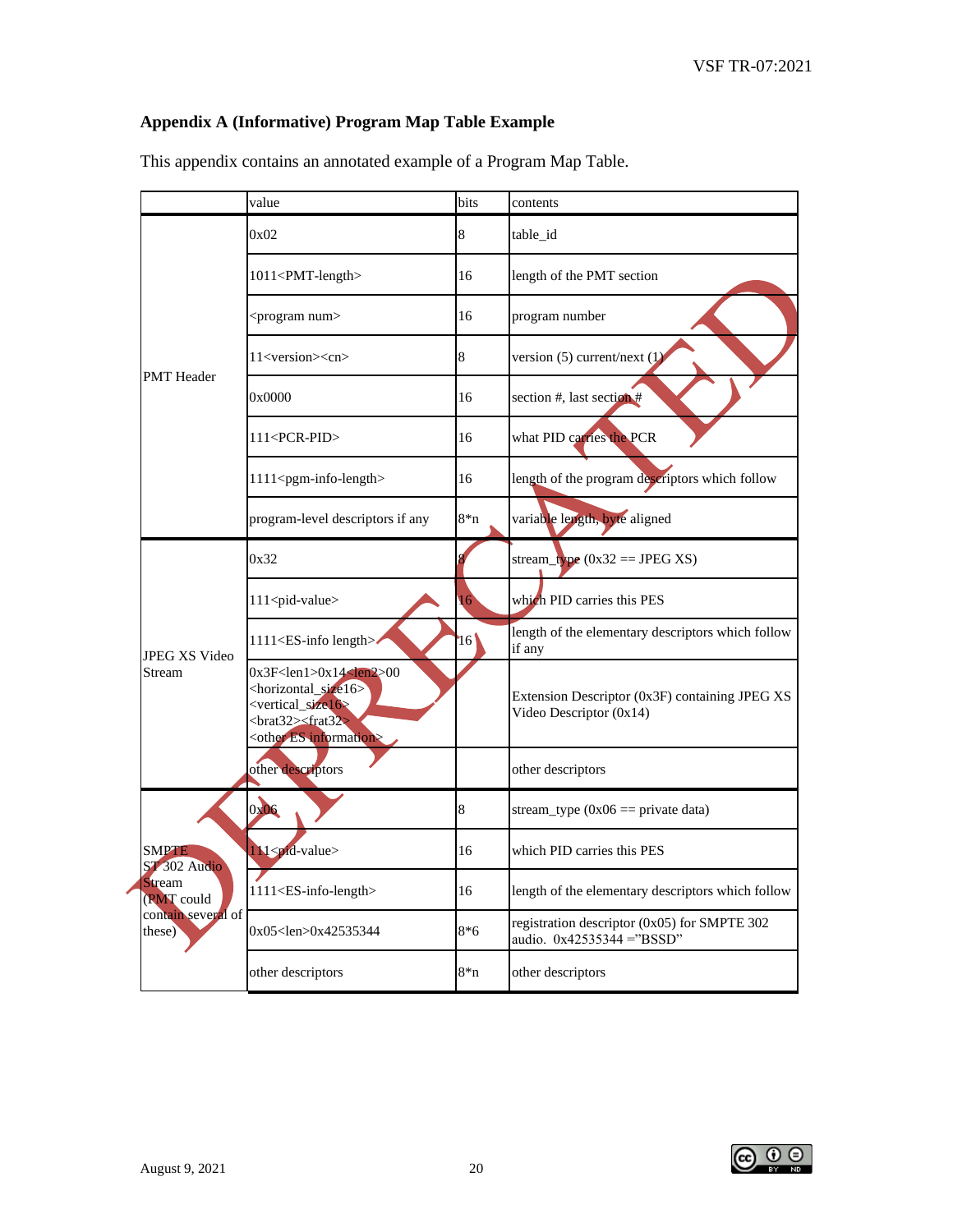|                           | 0x06                                   |       | stream_type $(0x06 ==$ private data)                                                |
|---------------------------|----------------------------------------|-------|-------------------------------------------------------------------------------------|
|                           | $111$ $<$ pid-value $>$                | 16    | which PID carries this PES                                                          |
| <b>SMPTE</b><br>ST 2038   | 1111 <es-info-length></es-info-length> | 16    | length of the descriptors which follow                                              |
| <b>ANC</b> Data<br>Stream | $0x05$ < len > 0x56414E43              | $8*6$ | registration descriptor $(0x05)$ for SMPTE 2038<br>VANC data. $0x56414E43 = "VANC"$ |
|                           | $0xC4$ < len $>$ descriptor            | var   | anc_data_descriptor (mandatory, but contents is<br>optional)                        |

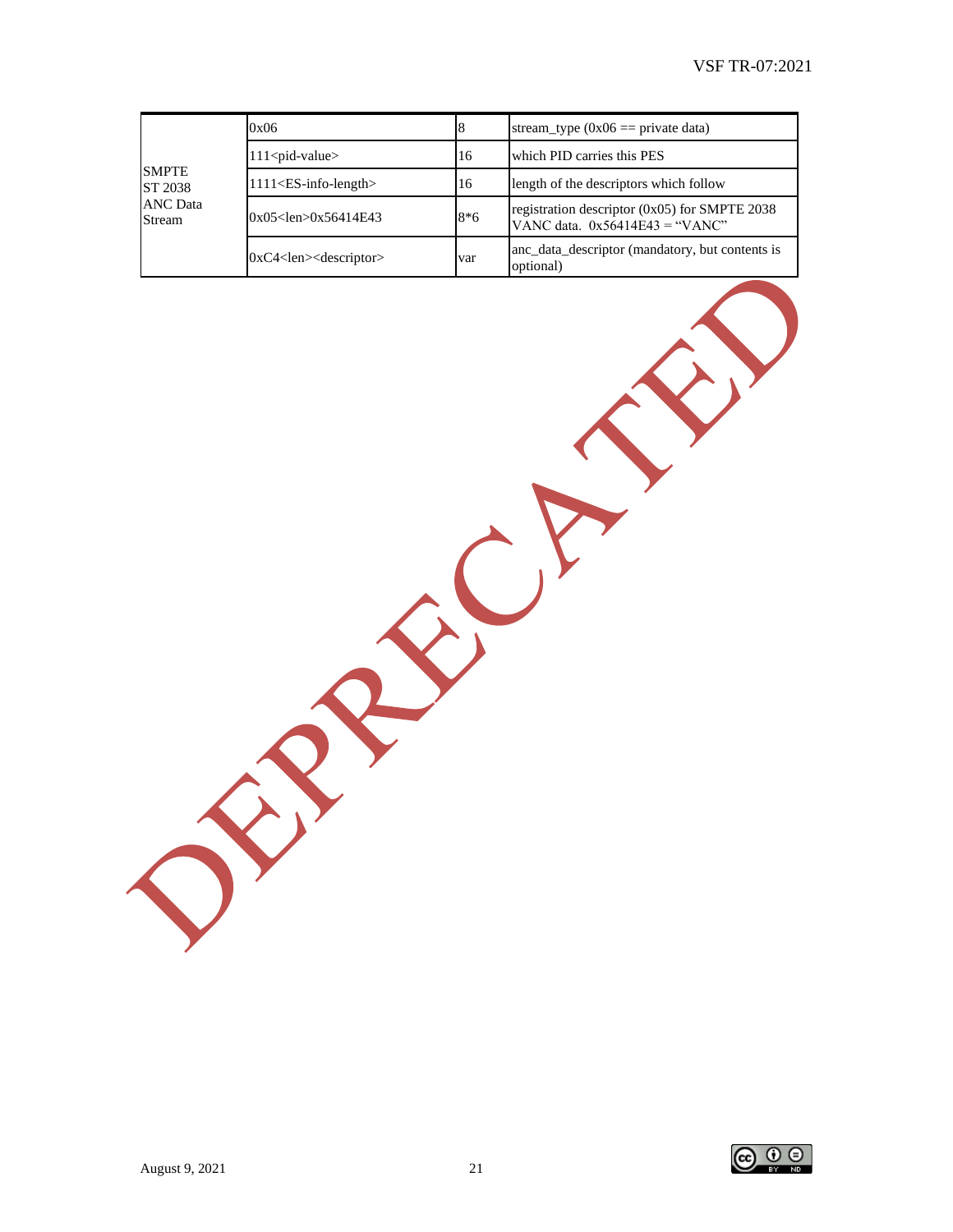## **Appendix B – Capabilities and Interop Points**

<span id="page-22-0"></span>

| Interop<br><b>Points</b> | Capability<br>Set | Format &<br>Frame Rate* | <b>Pixels per</b><br>Frame | <b>Max Coding</b><br><b>Efficiency</b><br><b>Mbps</b> | <b>Max Coding</b><br><b>Efficiency</b><br><b>Bpp</b> | <b>Min Coding</b><br>Efficiency<br><b>Mbps</b> | <b>Min Coding</b><br>Efficiency<br><b>Bpp</b> | <b>Bit</b><br><b>Depth</b> | Color<br><b>Sampling</b> | <b>Color Space</b>               | Audio<br>Capab<br>ility<br>Set | <b>JPEG XS Profile</b> |        |                 | Reference<br><b>Uncompresse</b><br>d Mbps<br>Video, Mbps |
|--------------------------|-------------------|-------------------------|----------------------------|-------------------------------------------------------|------------------------------------------------------|------------------------------------------------|-----------------------------------------------|----------------------------|--------------------------|----------------------------------|--------------------------------|------------------------|--------|-----------------|----------------------------------------------------------|
|                          |                   |                         |                            |                                                       |                                                      |                                                |                                               |                            |                          |                                  |                                | Profile                | Level  | Sublevel**      |                                                          |
| $\mathbf{1}$             | $\mathsf{A}$      | 720px1280/59            | 55,240,759                 | 92                                                    | 1.67                                                 | 221                                            | 4.00                                          | 10bit                      | 4:2:2                    | Rec. ITU-R<br>BT.709-6           |                                | High<br>444.12         | $2k-1$ | Sublev6bpp      | 1105                                                     |
| $\overline{2}$           | A                 | 720px1280/50            | 46,080,000                 | 77                                                    | 1.67                                                 | 184                                            | 3.99                                          | $10$ bit                   | 4:2:2                    | Red TU-R<br>BT.709-6             | ۱A                             | High<br>444.12         |        | 2k-1 Sublev6bpp | 922                                                      |
| 3                        | A                 | 1080ix1920/29           | 62,145,854                 | 104                                                   | 1.67                                                 | 249                                            | 4.01                                          | 10bit                      | 4:2:2                    | Rec. ITU-R<br>BT.709-6           | A                              | High<br>444.12         | $2k-1$ | Sublev6bpp      | 1243                                                     |
| 4                        | A                 | 1080ix1920/25           | 51,840,000                 | 86                                                    | 1.66                                                 | 207                                            | 3.99                                          | 10bit                      | 4:2:2                    | Rec. ITU-R<br>BT.709-6           | A                              | High<br>444.12         |        | 2k-1 Sublev6bpp | 1037                                                     |
| 5a                       | A                 | 1080px1920/59           | 124,291,708                | 207                                                   | 1.67                                                 | 497                                            | 4.00                                          | 10bit                      | 4:2:2                    | Rec. ITU-R<br>BT.709-6           | А                              | High<br>444.12         |        | 2k-1 Sublev6bpp | 2486                                                     |
| 5b                       | A                 | 1080px1920/59           | 124,291,708                | 207                                                   | 1.67                                                 | 497                                            | 4.00                                          | 10bit                      | 4:2:2                    | Rec. ITU-R<br>BT.2100-2<br>(PQ)  | A                              | High<br>444.12         |        | 2k-1 Sublev6bpp | 2486                                                     |
| 5c                       | A                 | 1080px1920/59           | 124,291,708                | 207                                                   | 1.67                                                 | 497                                            | 4.00                                          | 10bit                      | 4:2:2                    | Rec. ITU-R<br>BT.2100-2<br>(HLG) | A                              | High<br>444.12         |        | 2k-1 Sublev6bpp | 2486                                                     |
| 6a                       | A                 | 1080px1920/50           | 103,680,000                | 173                                                   | 1.67                                                 | 415                                            | 4.00                                          | 10bit                      | 4:2:2                    | Rec. ITU-R<br>BT.709-6           | А                              | High<br>444.12         |        | 2k-1 Sublev6bpp | 2074                                                     |
| 6b                       | A                 | 1080px1920/50           | 103,680,000                | 173                                                   | 1.67                                                 | 415                                            | 4.00                                          | 10bit                      | 4:2:2                    | Rec. ITU-R<br>BT.2100-2<br>(PQ)  | A                              | High<br>444.12         |        | 2k-1 Sublev6bpp | 2074                                                     |
| 6c                       | A                 | 1080px1920/50           | 103,680,000                | 173                                                   | 1.67                                                 | 415                                            | 4.00                                          | 10bit                      | 4:2:2                    | Rec. ITU-R<br>BT.2100-2<br>(HLG) | A                              | High<br>444.12         |        | 2k-1 Sublev6bpp | 2074                                                     |
| 7a                       | B                 | 2160px3840/59           | 497,166,833                | 829                                                   | 1.67                                                 | 1989                                           | 4.00                                          | 10bit                      | 4:2:2                    | Rec. ITU-R<br>BT.709-6           | B                              | High<br>444.12         |        | 4k-2 Sublev6bpp | 9,943                                                    |
| 7 <sub>b</sub>           | B                 | 2160px3840/59           | 497,166,833                | 829                                                   | 1.67                                                 | 1989                                           | 4.00                                          | 10bit                      | 4:2:2                    | Rec. ITU-R<br>BT.2100-2<br>(PQ)  | B                              | High<br>444.12         | 4k-2   | Sublev6bpp      | 9,943                                                    |
| 7c                       | В                 | 2160px3840/59           | 497,166,833                | 829                                                   | 1.67                                                 | 1989                                           | 4.00                                          | 10bit                      | 4:2:2                    | Rec. ITU-R<br>BT.2100-2<br>(HLG) | B                              | High<br>444.12         |        | 4k-2 Sublev6bpp | 9,943                                                    |
| 8a                       | B                 | 2160px3840/50           | 414,720,000                | 691                                                   | 1.67                                                 | 1659                                           | 4.00                                          | 10bit                      | 4:2:2                    | Rec. ITU-R<br>BT.709-6           | B                              | High<br>444.12         |        | 4k-2 Sublev6bpp | 8,294                                                    |
| 8b                       | B                 | 2160px3840/50           | 414,720,000                | 691                                                   | 1.67                                                 | 1659                                           | 4.00                                          | 10bit                      | 4:2:2                    | Rec. ITU-R<br>BT.2100-2<br>(PQ)  | B                              | High<br>444.12         | $4k-2$ | Sublev6bpp      | 8,294                                                    |